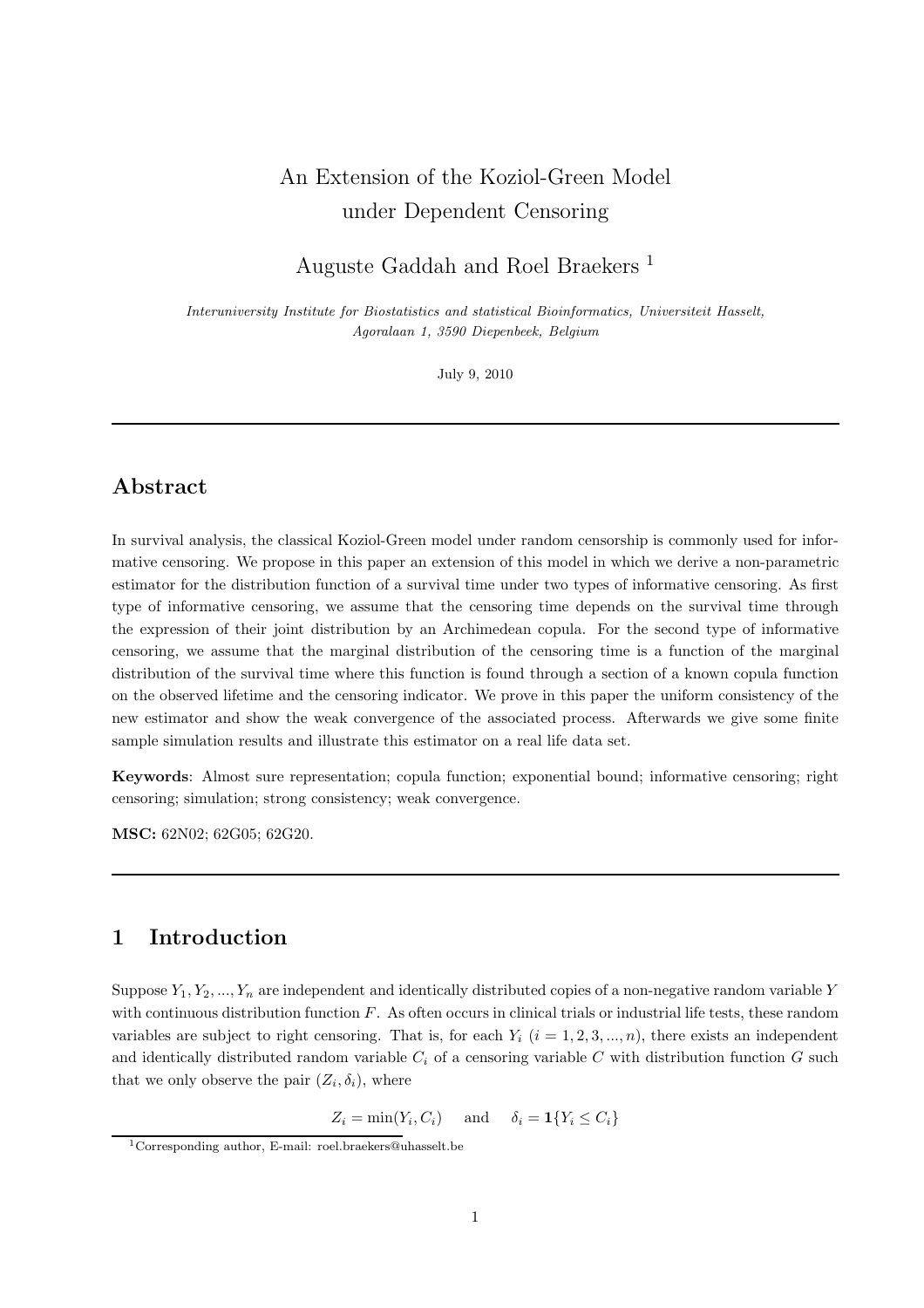For each i,  $Z_i$  and  $\delta_i$  are respectively copies of the observed lifetime  $Z = \min(Y, C) \sim H$  and the censoring indicator  $\delta = \mathbf{1}{Y \leq C}.$ 

To estimate the distribution function  $F$  from the observed data, we need to make a non-verifiable assumption about the dependency between Y and C (Tsiatsis 1975). In survival analysis, it is common to assume independence between these random variables. Under this assumption, Kaplan and Meier (1958) developed the product limit estimator as standard estimator for  $F$ . However we note that in some situations, this independence assumption is not satisfied. For example, in a cancer study where the time of interest is the time until recurrence of a cancer tumor and the censoring time is time until death, or in industrial testing, it may occur that a piece of equipment is taken away (i.e. censored) because it shows signs of future failure. Zheng and Klein (1995) proposed an extension of the product limit estimator under dependent censoring by using a copula function to describe the dependence structure between Y and C. This idea was later investigated by Rivest and Wells (2001) in the class of Archimedean copulas. They derived a closest form expression for this copula-graphic estimator.

Another type of informative censoring which is often used in survival analysis is the Koziol-Green submodel (Koziol and Green (1976)). In this sub-model of the general random censorship model, the time until an event Y is assumed independent of the censoring time  $C$  but also the marginal survival function of the censoring time is assumed to be a power of the survival function of the survival time. An important consequence of these assumptions is that the assumption on the marginal survival functions is equivalent with the result that the observable variables Z and  $\delta$  are independent. This sub-model was further studied by many authors. For example, Abdushukurov (1987) and Cheng and Lin (1987) independently pointed out that the survival distribution function estimator in this sub-model outperforms the general Kaplan-meier product limit estimator in terms of asymptotic efficiency. Csorgo (1988) developed a test to check the validity of this model based on the independence of the observable variables.

In the current paper we extend the Koziol-Green sub-model to allow on the one hand for dependency between Y and C, and on the other hand for a more general relationship between the marginal distribution functions of the time until an event and the censoring time. We generalize the classical Koziol-Green sub-model in two different ways at the same time. Hereby we wish to provide a solution for a major critic of this classical model that it would be too restrictive to be often true in practice. Furthermore, since this extended model will lead to a sub-model for the Rivest and Wells copula-graphic estimator in which also the marginal distribution of the censoring time contributes information for the estimation of the distribution  $F$  of the time until an event, the estimator for  $F$  in this extended model will also outperform the Rivest and Wells copula-graphic estimator in terms of asymptotic efficiency. To define the extended Koziol-Green model under dependent censoring we first assume, as in Rivest and Wells (2001), that the joint survival function of the time until an event and the censoring time is given by

$$
S(t_1, t_2) = P(Y > t_1, C > t_2) = \varphi^{[-1]} \left( \varphi(\bar{F}(t_1)) + \varphi(\bar{G}(t_2)) \right)
$$
\n(1)

where  $\bar{F}(t) = 1 - F(t)$  and  $\bar{G}(t) = 1 - G(t)$  are survival distribution functions of Y and C respectively. The function  $\varphi : [0, 1] \to [0, \infty]$  is a generator of a known Archimedean copula and is a continuous, convex and strictly decreasing function with  $\varphi(1) = 0$ . We denote by  $\varphi^{[-1]}$  the pseudo-inverse of  $\varphi$  which is defined as in Nelsen (2006),

$$
\varphi^{[-1]} = \begin{cases} \varphi^{-1}(s) & 0 \le s \le \varphi(0) \\ 0 & \varphi(0) \le s \le \infty \end{cases}.
$$

Since a copula function only determines the association structure between the continuous variables  $Y$  and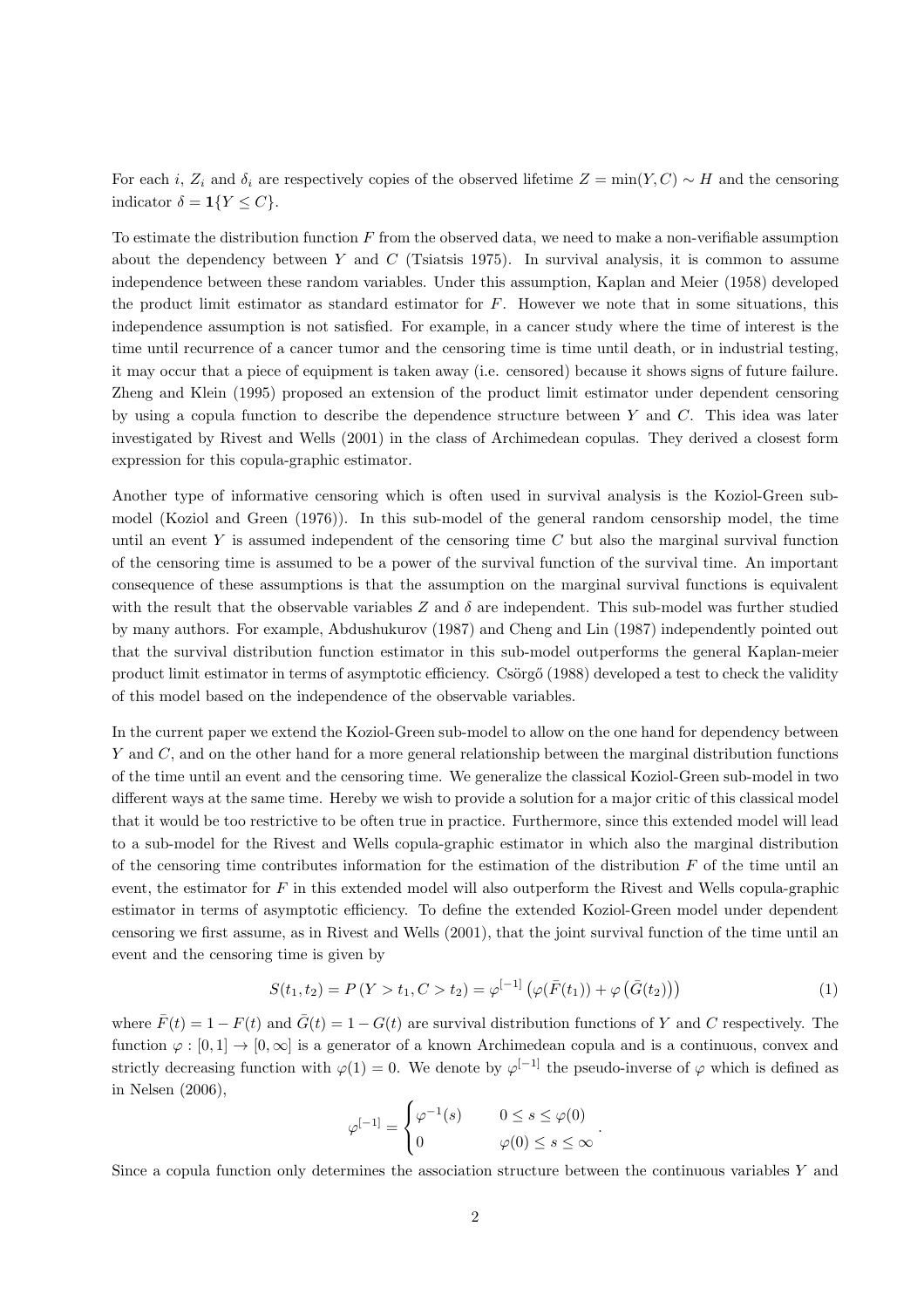C, we can model the marginal distribution functions separately. In this paper, we assume that the marginal distributions of  $Y$  and  $C$  are linked through

$$
\bar{G}(t) = \mu(\bar{F}(t)), \quad t \ge 0
$$
\n<sup>(2)</sup>

where  $\mu(w)$  is a non-decreasing function on [0, 1] with  $\mu(0) = 0$  and  $\mu(1) = 1$ . We define this function  $\mu(w)$ indirectly by assuming some known copula function  $\mathcal C$  which satisfies

$$
H^{u}(t) = P(Z \le t, \delta = 1) = C(\gamma, H(t))
$$
\n(3)

where  $\gamma = P(\delta = 1)$  is the proportion of uncensored observations and  $H(t) = P(Z \le t)$  is the distribution function of the observed lifetime. We note in (3) that we do not need the full copula function to model the sub-distribution  $H^u(t)$  of the uncensored observations, but only a section of it at  $\gamma$ . Since the censoring indicator  $\delta$  is a discrete variable, we know from Sklar's theorem (Nelsen (2006)) that the copula function  $\mathcal C$ is not unique. In Klement *et al.* (2007), the set of all copulas with the same vertical  $\gamma$  - section is studied. Furthermore from Genest and Nešlehová (2007), it is clear that this copula function alone is not sufficient to describe the association structure between Z and  $\delta$ . The marginal distributions are also needed for this. However, the non-uniqueness of the copula function  $\mathcal C$  does not have any consequence on the estimator of the distribution function  $F$ . In the following section, we will see that this estimator does not change when a copula function with the same vertical  $\gamma$ -section is chosen.

The remaining part of this paper is organized as follows. In the next section, we derive an estimator for the distribution function  $F$  in the extended Koziol-Green model under dependent censoring. Hereby we will show in some examples that the Archimedean copula in  $(1)$  and the copula function C in  $(3)$  can be different copulas function in practical settings. After specifying some definitions and assumptions in Section 3, we give an exponential bound and an almost sure representation for this estimator. Furthermore, we show in the same section the strong consistency and weak convergence of the process associated with this estimator. In Section 4, we investigate the finite sample performance of the survival distribution function estimator in the extended Koziol-Green model by means of a simulation study. Finally, we apply this estimator to a real data set in Section 5. In the Appendix, we give the proof of the theorems.

#### 2 The Extended Koziol-Green Model

In this section, we develop an estimator for the distribution function  $F$  in the extended Koziol-Green model under dependent censoring. We distinguish in this model two different informative censoring structures. On the one hand, we assume that the censoring time  $C$  depends on the survival time  $Y$  through their joint survival function which is given by (1). On the other hand, for the second informative censoring structure, it is assumed that the marginal distributions of the censoring time and the survival time are linked as in (2) where the function  $\mu(w)$  is indirectly defined by the relationship (3) between the observable random variables  $Z$  and  $\delta$ .

To find an estimator for  $F$  in this model, we obtain from  $(1)$ , as in Tsiatis (1975), that

$$
\frac{dH^{u}(t)}{dt} = -\frac{\partial}{\partial t_1} S(t_1, t_2) \Big|_{t=t_1=t_2} = \frac{\varphi'(\bar{F}(t))}{\varphi'(\bar{S}(t, t))} \frac{dF(t)}{dt} = \frac{\varphi'(\bar{F}(t))}{\varphi'(\bar{H}(t))} \frac{dF(t)}{dt}
$$

with  $\varphi'(u) = \frac{d}{du}\varphi(u)$  and  $S(t,t) = \varphi^{-1}(\varphi(\overline{F}(t)) + \varphi(\overline{G}(t))) = 1 - H(t) = \overline{H}(t)$ .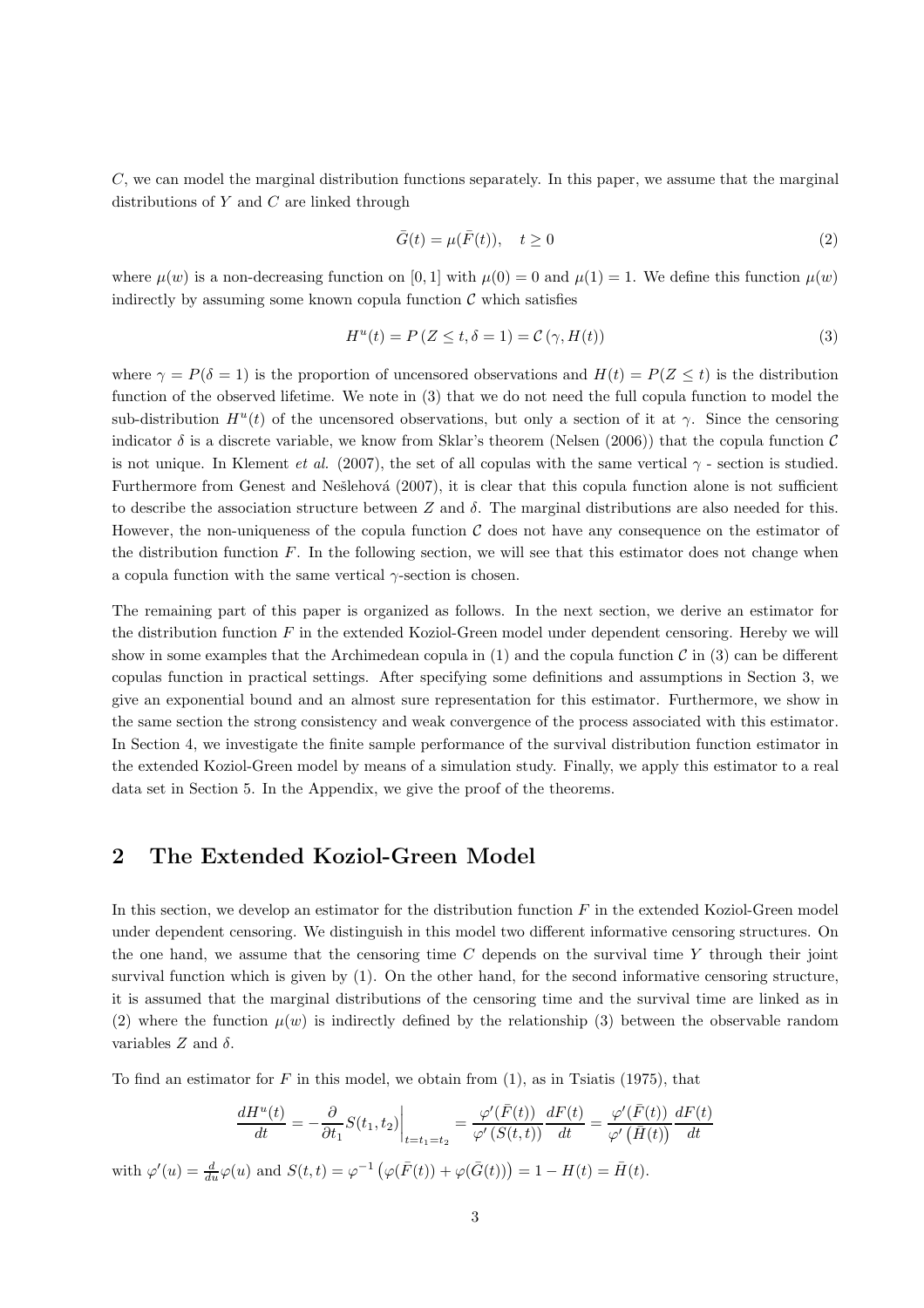Reorganizing this equation, gives

$$
\varphi'\left(\bar{F}(t)\right) \frac{dF(t)}{dt} = \varphi'\left(\bar{H}(t)\right) \frac{dH^u(t)}{dt}
$$

By integrating on both sides and with  $\varphi(\bar{F}(0)) = \varphi(1) = 0$ , we obtain that

$$
\bar{F}(t) = \varphi^{-1}\left(-\int_0^t \varphi'(\bar{H}(s))dH^u(s)\right).
$$
\n(4)

This result is also given in Rivest and Wells (2001) and is valid in any model where the underlying association structure between  $Y$  and  $C$  is assumed to follow an Archimedean copula as in (1).

For the second informative censoring structure in this extended Koziol-Green model, we find from (2) that

$$
dH^{u}(s) = C_{2}(\gamma, H(s)) dH(s)
$$

where  $C_2(u, v) = \frac{\partial}{\partial v}C(u, v)$  is the partial derivative of the general copula function  $C(u, v)$  with respect to the second coordinate.

Introducing this result into (4), we obtain after a variable transformation, that

$$
\bar{F}(t) = \varphi^{-1}\left(-\int_0^{H(t)} \varphi'(1-w)\mathcal{C}_2(\gamma, w) \, dw\right) \tag{5}
$$

We now find an estimator for the distribution function  $F(t)$  in the extended Koziol-Green model under dependent censoring by replacing  $\gamma$  and  $H(t)$  in (5) by their empirical counterparts which are defined as

$$
H_n(t) = \frac{1}{n} \sum_{i=1}^n \mathbf{1}\{Z_i \le t\} \quad \text{and} \quad \gamma_n = \frac{1}{n} \sum_{i=1}^n \mathbf{1}\{\delta_i = 1\}.
$$

Hence, we find an estimator for the distribution function  $F(t)$  of the survival time by

$$
\bar{F}_n(t) = \varphi^{-1}\left(-\int_0^{H_n(t)} \varphi'(1-w)\mathcal{C}_2\left(\gamma_n, w\right) dw\right).
$$
\n(6)

For brevity, we shall henceforth refer to this estimator as the EKG estimator.

#### Some remarks:

• If we take C such that Z and  $\delta$  are independent  $(H^u(t) = \gamma H(t))$ , we see that the estimator in (6) simplifies to

$$
\bar{F}_n(t) = \varphi^{-1} \left( \gamma_n \varphi(\bar{H}_n(t)) \right). \tag{7}
$$

This is an unconditional version of an estimator which was studied by Braekers and Veraverbeke (2008) in a fixed design regression setting.

Moreover, if we also assume that the censoring time and the survival time are independent, this estimator reduces to the classical Koziol-Green estimator,

$$
\bar{F}_n(t) = (1 - H_n(t))^{\gamma_n}.
$$

This estimator was also studied by Abdushuskurov (1987) and Cheng and Lin (1987). It is known as the ACL estimator.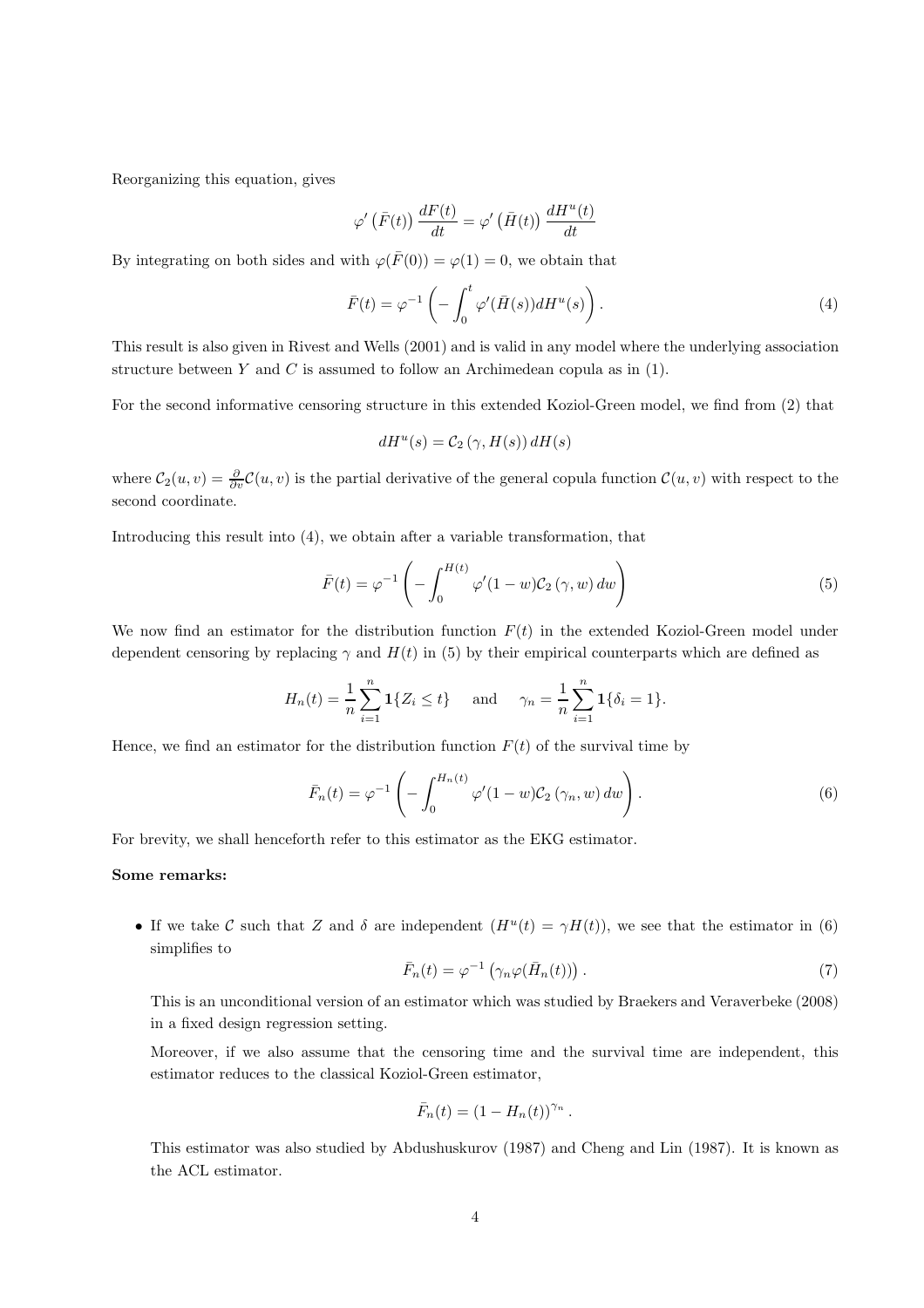• We note that we do not need a closed form expression for the function  $\mu(w)$  in (2) to find an expression for the estimator of the distribution function F. It suffices to know the  $\gamma$ -section of the copula C in (3). Numerically, it is possible to find the function  $\mu(w)$  as the solution of the set of equations,  $\forall w \in [0,1]$ ,

$$
w = \varphi^{-1}\left(-\int_{m(w)}^{1} \varphi'(s)\mathcal{C}_2(\gamma, 1-s)ds\right)
$$
  

$$
\mu(w) = \varphi^{-1}(\varphi(m(w)) - \varphi(w))
$$

• Due to the dependent censoring, we can consider the EKG model as a competing risks problem in which an assumption is made on the association structure between some underlying latent variables. Hereby we assume a known Archimedean copula function to describe this association. On the other hand, we model a link function between the marginal distribution functions of the lifetime and the censoring time indirectly through condition (3) on the observed sub-distribution function  $H^u(t)$  of the uncensored observations. We can rewrite this condition in terms of the sub-hazard function of these observations,

$$
\lambda^*(t) = \frac{dH^u(t)}{\bar{H}(t)} = C_2(\gamma, H(t)) \frac{dH(t)}{\bar{H}(t)} = C_2(\gamma, H(t)) \lambda(t)
$$

with  $\lambda(t)$  the overall hazard function.

### 3 Asymptotic Results

In this section, we give three theorems which summarize some asymptotic results of the EKG estimator given in (6). We give an exponential bound and a strong consistency result in Theorem 1 while in Theorem 2 and 3, we present an almost sure representation of this estimator and show the weak convergence of the associated process. The proof of the different theorems is relegated to the Appendix. Before we state the theorems, we first give the following basic definitions and regularity conditions that are important in the development of the asymptotic results. For any distribution function  $K$ , we denote the right endpoint of its support by  $T_K = \inf\{t : K(t) = 1\}.$ 

- A1. For a copula function C, we define  $C_1(u, v) = \frac{\partial}{\partial u} C(u, v)$ ,  $C_2(u, v) = \frac{\partial}{\partial v} C(u, v)$ ,  $C_{12}(u, v) = C_{21}(u, v) = \frac{\partial^2}{\partial u \partial v} C(u, v)$ ,  $C_{11}(u, v) = \frac{\partial^2}{\partial u^2} C(u, v)$ ,  $C_{22}(u, v) = \frac{\partial^2}{\partial v^2} C(u, v)$ . Furthermore we assume t  $\mathcal{C}_{22}(u, v)$  and  $\mathcal{C}_{12}(u, v)$  exist and are continuous for all  $(u, v) \in [0, 1]^2$ .
- A2. For the generator of an Archimedean copula  $\varphi$ , we define  $\varphi'(u) = \frac{d}{du}\varphi(u)$ ,  $\varphi''(u) = \frac{d^2}{du^2}\varphi(u)$ ,  $\varphi'''(u) =$  $\frac{d^3}{du^3}\varphi(u)$  and assume that  $\varphi'''(u)$  exists and is continuous for all  $u \in (0,1]$ .

**Theorem 1.** Assume A1, A2,  $\varphi'(1) < 0$  and  $T < T_H$ , then *(a)* For all  $\varepsilon > 0$ *, we have* 

$$
P\left(\sup_{0\leq t\leq T}|F_n(t)-F(t)|>\varepsilon\right)\leq 2\exp\left(-\frac{n\alpha^2}{6(3\gamma+\beta)}\right)+D\exp\left(-n\alpha^2\right)
$$

*where D is a finite positive constant,*

$$
\alpha = \frac{\varphi'(1)\varepsilon}{2\varphi'\left(\varphi^{[-1]}\left(\varphi(1-H(T)) - \frac{\varphi'(1)\varepsilon}{2}\right)\right)} \quad \text{and} \quad \beta = 1 - H(T) - \varphi^{[-1]}\left(\varphi(1-H(T)) - \frac{\varphi'(1)\varepsilon}{2}\right)
$$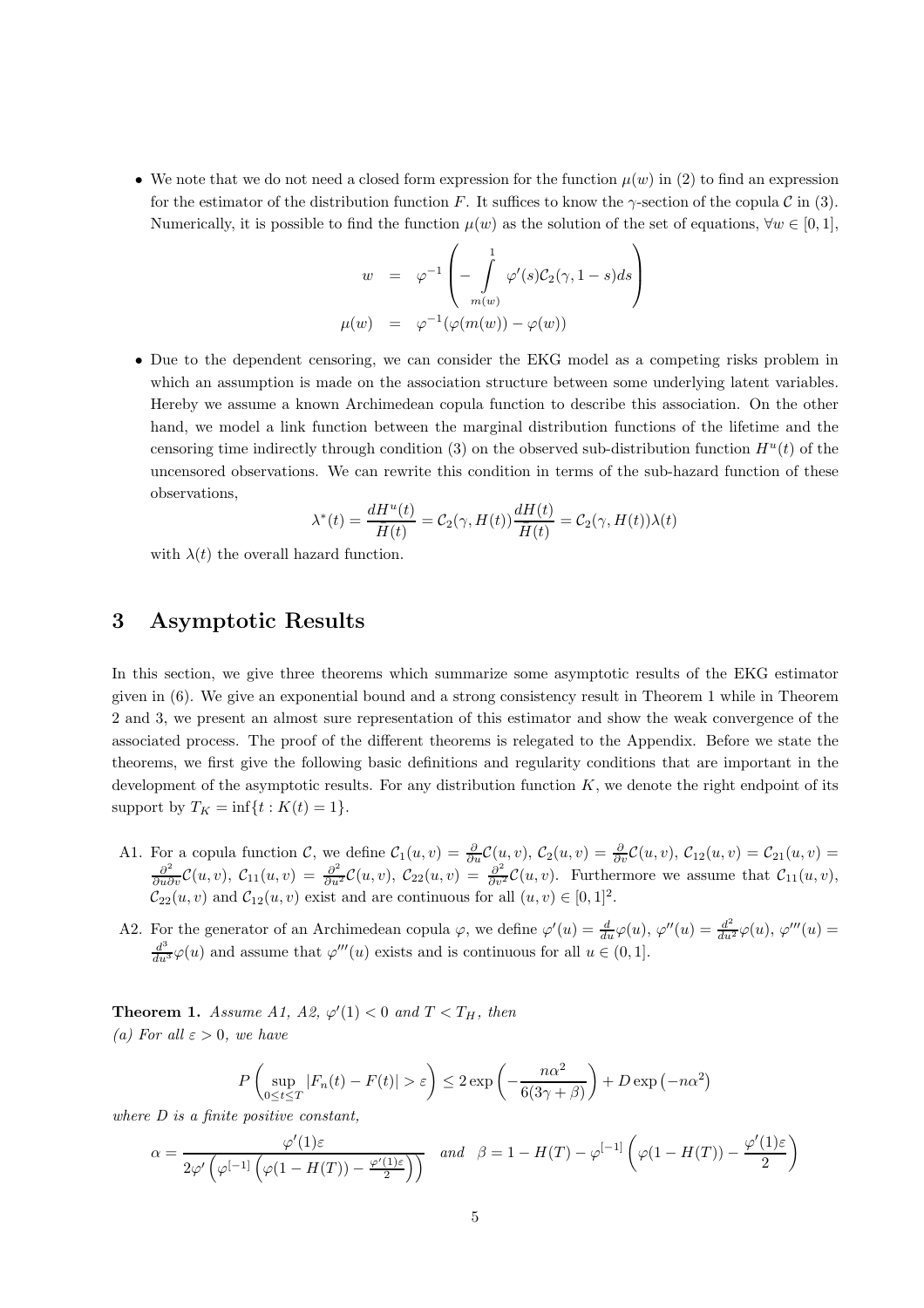(b) As 
$$
n \to \infty
$$
, then  
\n
$$
\sup_{0 \le t \le T} |F_n(t) - F(t)| = O\left(n^{-1/2} (\log n)^{1/2}\right) \quad a.s.
$$

**Theorem 2.** *Assume A1, A2,*  $\varphi'(1) < 0$  *and*  $T < T_H$ *. Then, as*  $n \to \infty$ *,* 

$$
F_n(t) - F(t) = \frac{1}{n} \sum_{i=1}^n k(t; Z_i, \delta_i) + r_n(t)
$$

*where*

$$
k(t; Z_i, \delta_i) = \frac{1}{\varphi'(\overline{F}(t))} \Biggl\{ \left( \mathbf{1} \{ \delta_i = 1 \} - \gamma \right) \int_0^{H(t)} \varphi'(1 - w) \mathcal{C}_{12} \left( \gamma, w \right) dw + \left( \mathbf{1} \{ Z_i \le t \} - H(t) \right) \varphi'(\overline{H}(t)) \mathcal{C}_2 \left( \gamma, H(t) \right) \Biggr\}
$$
(8)

*and*

$$
\sup_{0 \le t \le T} |r_n(t)| = O\left(n^{-1} \log n\right) \quad a.s.
$$

**Theorem 3.** Assume the conditions of Theorem 2. As  $n \to \infty$ , then

$$
\sqrt{n}\left(F_n(\cdot) - F(\cdot)\right) \to W(\cdot) \quad in \quad \ell^{\infty}[0, T]
$$

*where* W(·) *is a zero mean Gaussian process with covariance function*

$$
\Gamma(s,t) = \frac{1}{\varphi'(\bar{F}(s))\varphi'(\bar{F}(t))} \Biggl\{ \gamma(1-\gamma) \int_0^{H(s)} \varphi'(1-w) \mathcal{C}_{12}(\gamma,w) \, dw \int_0^{H(t)} \varphi'(1-w) \mathcal{C}_{12}(\gamma,w) \, dw + (H^u(s) - \gamma H(s)) \varphi'(\bar{H}(s)) \mathcal{C}_2(\gamma, H(s)) \int_0^{H(t)} \varphi'(1-w) \mathcal{C}_{12}(\gamma,w) \, dw + (H^u(t) - \gamma H(t)) \varphi'(\bar{H}(t)) \mathcal{C}_2(\gamma, H(t)) \int_0^{H(s)} \varphi'(1-w) \mathcal{C}_{12}(\gamma,w) \, dw + (H(s \wedge t) - H(s)H(t)) \varphi'(\bar{H}(s)) \varphi'(\bar{H}(t)) \mathcal{C}_2(\gamma, H(s)) \mathcal{C}_2(\gamma, H(t)) \Biggr\}
$$

### 4 A Simulation Study

In this section, we investigate the finite sample performance of the proposed nonparametric EKG estimator via a simulation study. Hereto we assume that the survival times  $Y_i \sim \text{Exp}(\lambda)$   $(i = 1, 2, 3, ..., n)$  are independent random variables with  $\lambda = 0.5$ . Since there are two different types of informative censoring in this model, we take on the one hand that the joint survival function of the survival time and the censoring time is defined by the Archimedean Clayton copula with generator function  $\varphi(t) = \frac{1}{2}(t^{-2} - 1)$ . For the second type of informative censoring, we assume that the marginal distribution of the censoring time is a function of the distribution function of the survival time. We consider a section of the Plackett copula in (3), given by

$$
\mathcal{C}(u,v) = \frac{1 + (\theta - 1)(u+v) - \sqrt{[1 + (\theta - 1)(u+v)]^2 - 4uv\theta(\theta - 1)}}{2(\theta - 1)}
$$
(9)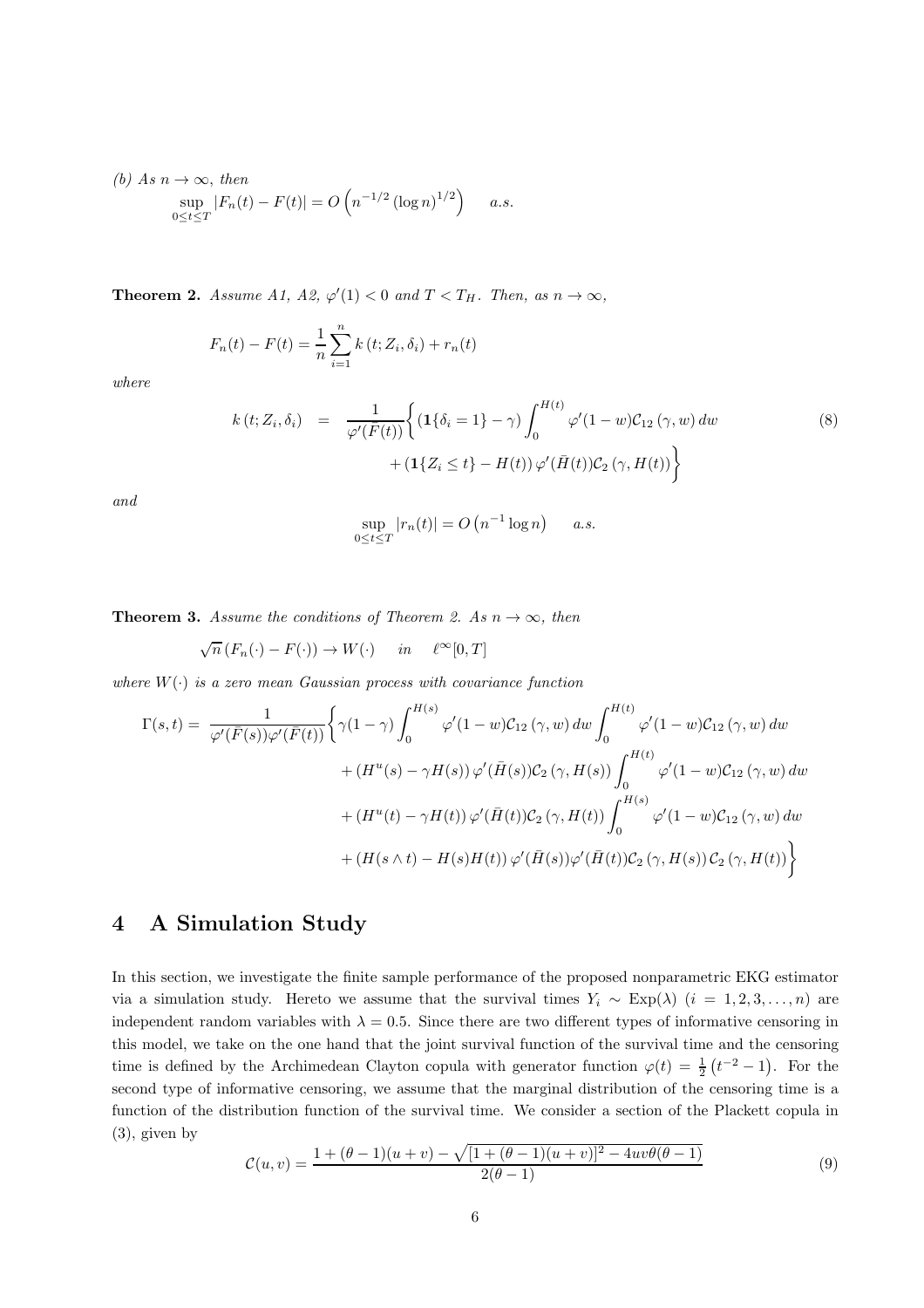|     | EKG-            |                 |                 |                 | <b>RW</b>       |                 |  | <b>BV</b>       |                 |                 |
|-----|-----------------|-----------------|-----------------|-----------------|-----------------|-----------------|--|-----------------|-----------------|-----------------|
| n   | $\gamma = 0.25$ | $\gamma = 0.50$ | $\gamma = 0.75$ | $\gamma = 0.25$ | $\gamma = 0.50$ | $\gamma = 0.75$ |  | $\gamma = 0.25$ | $\gamma = 0.50$ | $\gamma = 0.75$ |
| 20  | 0.2811          | 0.0021          | 0.0034          | 0.1758          | 0.0001          | 0.0010          |  | 0.3917          | 0.0051          | 0.0584          |
| 50  | 0.1540          | 0.0008          | 0.0006          | 0.1425          | 0.0007          | 0.0004          |  | 0.3911          | 0.0075          | 0.0580          |
| 100 | 0.0727          | 0.0011          | 0.0003          | 0.1166          | 0.0006          | 0.0003          |  | 0.3909          | 0.0089          | 0.0405          |
| 150 | 0.0463          | 0.0003          | 0.0007          | 0.0955          | 0.0002          | 0.0003          |  | 0.3911          | 0.0087          | 0.0595          |
| 200 | 0.0292          | 0.0003          | 0.0003          | 0.0897          | 0.0007          | 0.0005          |  | 0.3904          | 0.0078          | 0.0586          |
| 250 | 0.0226          | 0.0002          | 0.0004          | 0.0770          | 0.0001          | 0.0004          |  | 0.3906          | 0.0087          | 0.0413          |

Table 1: Absolute biases for the Extended Koziol-Green estimator (EKG), Rivest and Wells (2001) estimator (RW) and Braekers and Veraverbeke (2008) estimator (BV)

|             |                 | EKG             |               | <b>RW</b>     |                 |               |  |
|-------------|-----------------|-----------------|---------------|---------------|-----------------|---------------|--|
| $\mathbf n$ | $\gamma = 0.25$ | $\gamma = 0.50$ | $\gamma=0.75$ | $\gamma=0.25$ | $\gamma = 0.50$ | $\gamma=0.75$ |  |
| 20          | 0.4221          | 0.2524          | 0.2499        | 0.3146        | 0.2524          | 0.2495        |  |
| 50          | 0.3430          | 0.2505          | 0.2495        | 0.2988        | 0.2504          | 0.2494        |  |
| 100         | 0.2896          | 0.2499          | 0.2494        | 0.2913        | 0.2498          | 0.2494        |  |
| 150         | 0.2713          | 0.2497          | 0.2493        | 0.2862        | 0.2496          | 0.2493        |  |
| 200         | 0.2615          | 0.2495          | 0.2493        | 0.2833        | 0.2495          | 0.2492        |  |
| 250         | 0.2577          | 0.2495          | 0.2493        | 0.2809        | 0.2495          | 0.2493        |  |

Table 2: Variances under the Extended Koziol-Green estimator (EKG), Rivest and Wells (2001) estimator (RW).

with  $\theta = 20$ , to express the link-function between both marginal distributions.

The data generation process in the simulation study consists of the following steps:

- 1. We generate two independent uniform  $(0,1)$  random variables u and t.
- 2. We set  $v = c_u^{-1}(t)$ , where  $c_u(v) = \frac{\partial}{\partial u} \{ \varphi^{[-1]} (\varphi(u) + \varphi(v)) \}$  and  $c_u^{-1}$  is the inverse of  $c_u$ .
- 3. We obtain  $h$  as a solution to the equation

$$
1 - h = \varphi^{[-1]} \left( - \int_0^h \varphi'(1 - w) \mathcal{C}_2(\gamma, w) \, dw + \varphi(u) \right)
$$

with  $\gamma$  being the desired proportion of uncensored observations.

- 4. We set  $Y = -\frac{1}{\lambda} \log(v)$  and  $C = -\frac{1}{\lambda} \log(\varphi^{-1}(\varphi(1-h) \varphi(u)))$
- 5. We set  $Z = \min(Y, C)$  and  $\delta = \mathbf{1}\{Y \leq C\}$

In the algorithm above, Step 2 generates a pair of uniform variables whose joint distribution is an Archimedean copula with generator function  $\varphi$ . By this step, the future couple  $(Y, C)$  will satisfy (1). Afterwards in Step 3 and 4, we alter the marginal distributions of the pair  $(Y, C)$  such that also (3) holds. We investigate in this simulation study the effect of the censoring intensity on the EKG estimator by considering different values of  $\gamma$  (i.e.  $\gamma = 0.25, 0.50, 0.75$ ). For each value of  $\gamma$  and for different sample sizes n (i.e.  $n = 20, 50, 100, 150, 200, 250$ , we generate 10000 samples. For each sample size, we determine the bias in estimating  $F(t)$  at a pre-specified point  $t = 1.5$  as the average difference between  $F_n(1.5)$  and  $F(1.5)$ .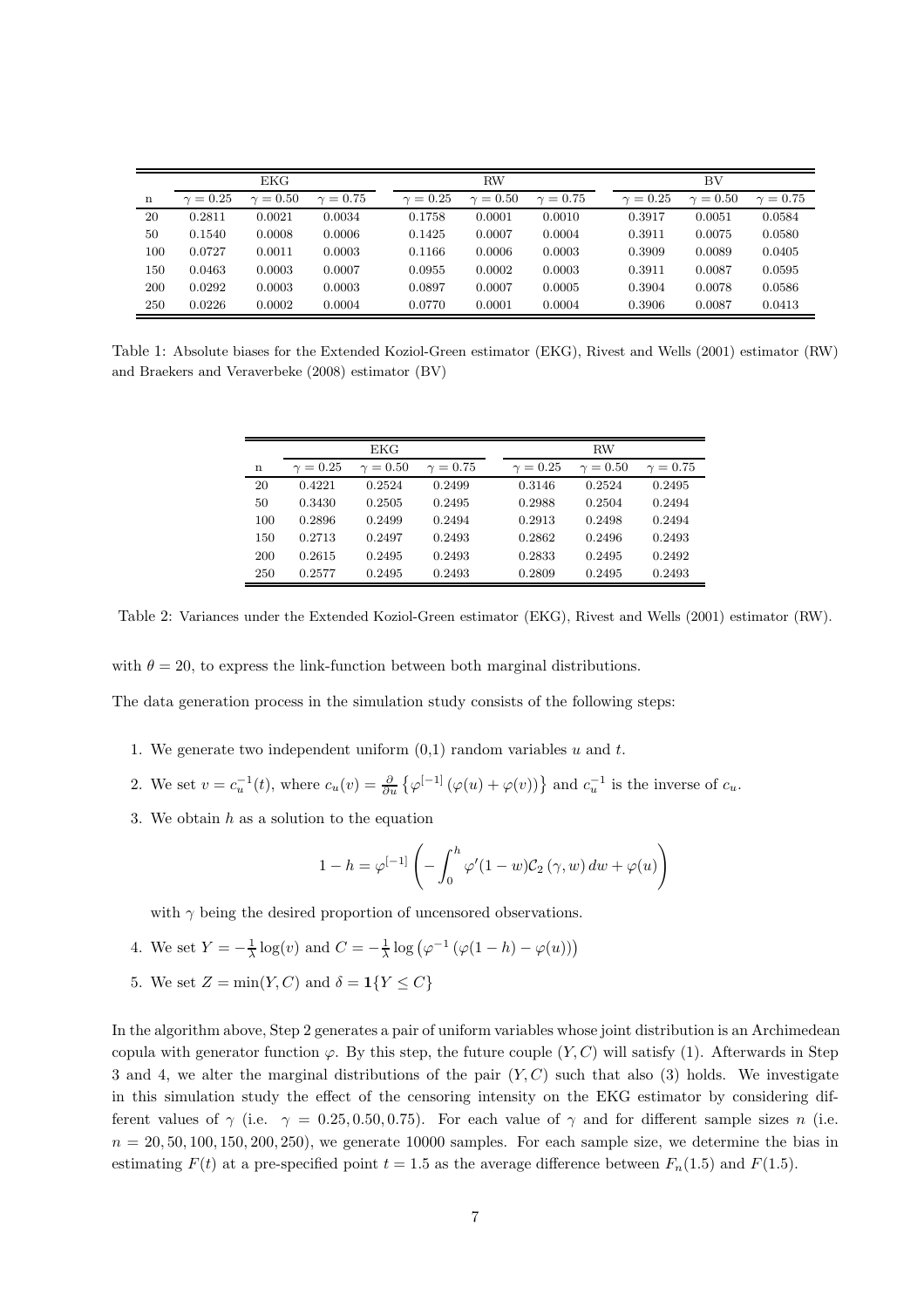In Table 1, we give for the different sample sizes and censoring intensities, the absolute biases for the EKG estimator. For the purpose of comparison, this table also includes the biases based on the estimators of Rivest and Wells (2001), and Braekers and Veraverbeke (2008) as given in (7). We observe that the results based on the EKG estimator and the estimator of Rivest and Wells (2001) are close. This was expected since the EKG model is a sub-model of the Rivest and Wells model. Their estimator only considers the dependent censoring between the lifetime Y and the censoring time  $C$ , but leaves the marginal distributions of both times unspecified. Therefore we have that data which is generated under the EKG model also satisfies the Rivest and Wells model and the biases for both estimators are almost the same. On the other hand, if we take a different sub-model of the Rivest and Wells model by considering a different copula function in (3) as in the estimator linked to Braekers and Veraverbeke (2008), we note in Table 1 that the bias of this estimator is for each sample size extremely larger than the bias on the EKG estimator. For an increasing sample size, these biases will probably diminish but a substantial bias will always remain due to the wrong copula function for  $\mathcal C$  on  $Z$  and  $\delta$ .

In Table 2 we compare the variances of the simulated estimates of the EKG estimator and the Rivest and Wells estimator. We note that the variances for the Rivest and Wells estimator and the EKG estimator are almost the same when there is a large probability of uncensored observations. For a small amount of uncensored observations and a large sample size, we have that the variance of the EKG estimator is smaller than for the Rivest and Wells estimator. We expect such a behavior since the EKG model is more efficient than the Rivest and Wells model for the generated data. Taking the extra information contained in the distribution of the censored observations into account improves the estimate of the survival time distribution when the amount of censoring is high in the data set. For a small sample size and a small probability of uncensored observations, we note in Table 2 that the variance of the Rivest and Wells estimator is smaller than for the EKG estimator. This result contradicts the asymptotic efficiency of the EKG model, however we are still investigating whether this difference is substantial or merely the result of our simulation.

To get further insight, we repeated the simulation process for other choices of the underlying Archimedean copula between the survival time Y and censoring time  $C$  in (1). However, we do not report these additional results because the conclusions are the same as above.

#### 5 Real Data Application: Worcester heart attack study

In this section, we apply the estimator developed in Section 2 to a real data set. The data comes from the Worcester heart attack study (WHAS) which has information on more than 8000 admissions. The main objective of this study was to describe trends over time in the incident and survival rates following hospital admission of acute miocardia infarction (AMI) patients. However, we will only consider the 10% random sample of the original data set presented by Hosmer and Lemeshow (1999,p.24,25). Only a small subset of variables as well as patients with no missing values are included in this sub-sample. As a result, the data we utilize in the section has information on only 481 patients. Of these patients, 82 (17%) died while in admission (uncensored), whereas 399 (83%) were discharged (censored). Also, we will mainly be concerned about the time until death in hospital of such patients. Note that the results of this section are only for illustrative purpose, and not to be compared with the analysis of the complete data set. See Hosmer and Lemeshow (1999) for more details and pointers towards the findings from the complete WHAS data.

In this study, we observe that a patient with severe health conditions is likely to die within the first few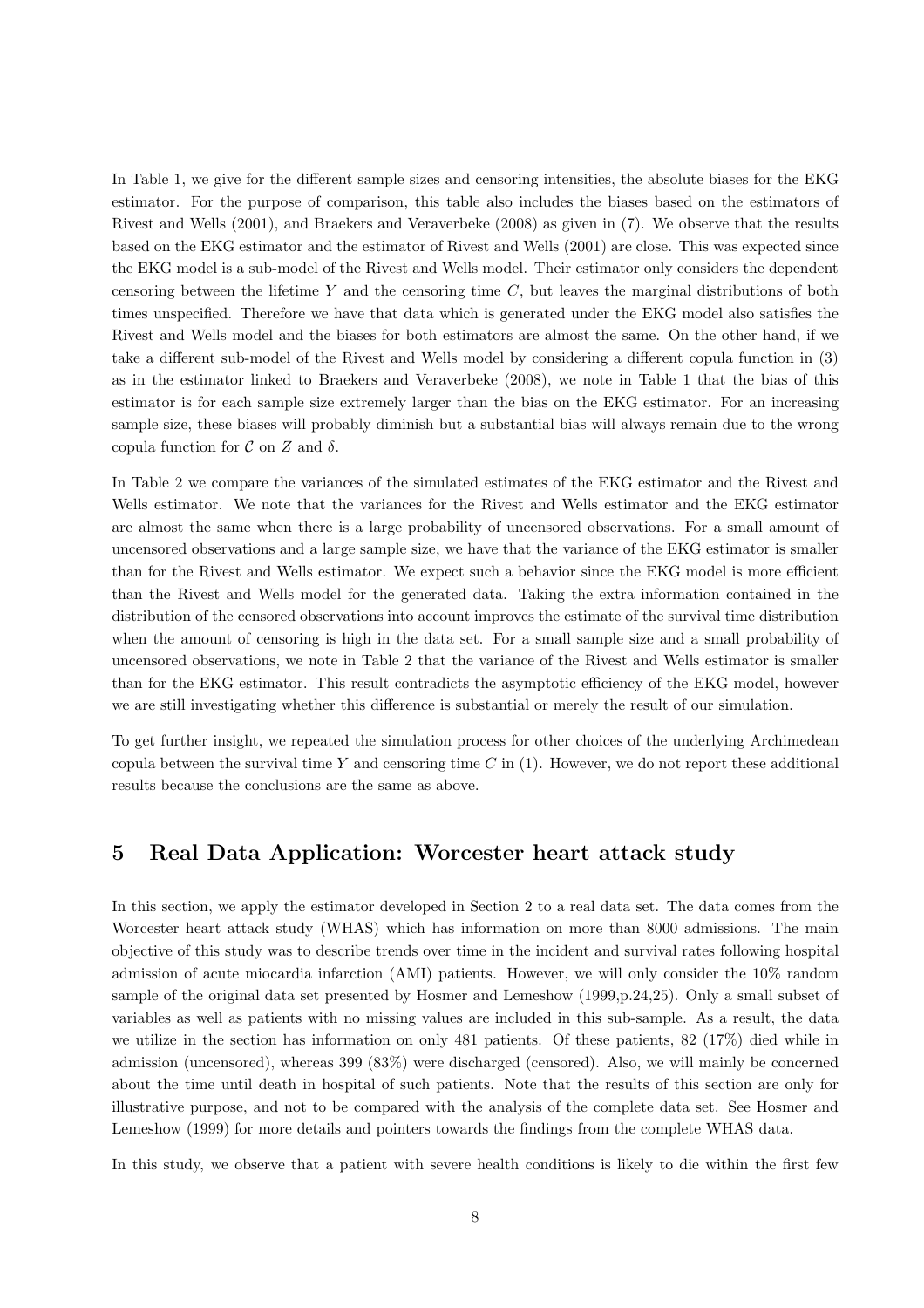

Figure 1: Graphical test of the copula function for the relationship between observed variables

days of admission. However, if such patient does not die, then he/she is most likely to spend many days in a hospital bed. Therefore, we believe that the time until death in the hospital  $Y_i$  increases with the time spent in the hospital  $C_i$  (i.e. the time spent in the hospital has a positive influence on the time until death in hospital). Moreover, we believe that the occurrence of these censoring is a manifestation of the patients medical condition. Therefore, we suspect that censoring time is additionally informative to the time until death in the hospital through its distribution function. As such, the EKG estimator could be the outstanding candidate to estimate the survival distribution of the time spent in hospital admission of such patients.

In this practical data illustration, we first assume that the underlying association structure of the time until death and the time until discharge is given by the Clayton copula with generator function  $\varphi(v)$  $\frac{1}{0.9}$   $(v^{-0.9} - 1)$ . Since this is an unverifiable assumption, we will afterwards perform a small sensitivity analysis in which we assume that the time until death and the time until discharge are independent. For the second type of informative censoring based the marginal distributions, we have to find a copula function  $\mathcal C$  such that the condition (3) holds. Unlike the underlying association structure, we can verify this condition from the observed data. To find a suitable copula function we look at the empirical counterpart of condition (3),

$$
H_n^u(t) = \mathcal{C}(\gamma_n, H_n(t))
$$

where

$$
H_n^u(t) = \frac{1}{n} \sum_{i=1}^n \mathbf{1}\{Z_i \le t, \delta_i = 1\} \quad , \quad H_n(t) = \frac{1}{n} \sum_{i=1}^n \mathbf{1}\{Z_i \le t\} \quad , \quad \gamma_n = \sum_{i=1}^n \mathbf{1}\{\delta_i = 1\}
$$

with  $Z_i$  and  $\delta_i$  denoting respectively, the observed time and censoring indicator for each  $i(i = 1, 2, 3, ..., n)$ . This readily suggests an informal visual procedure to find a copula function  $C$ . In Figure 1, we compare the empirical quantity  $H_n^u(H_n^{-1}(p))$  where  $H_n^{-1}(p) = \inf\{t : H_n(t) > p\}$  is the quantile function of  $H_n(t)$ , with the  $\gamma_n$ -section of different known copula functions as Fréchet-Hoeffding lower bound (W), Fréchet-Hoeffding upper bound (M), Product (Π), Plackett, Clayton and Frank copulas. We note in this figure that the Plackett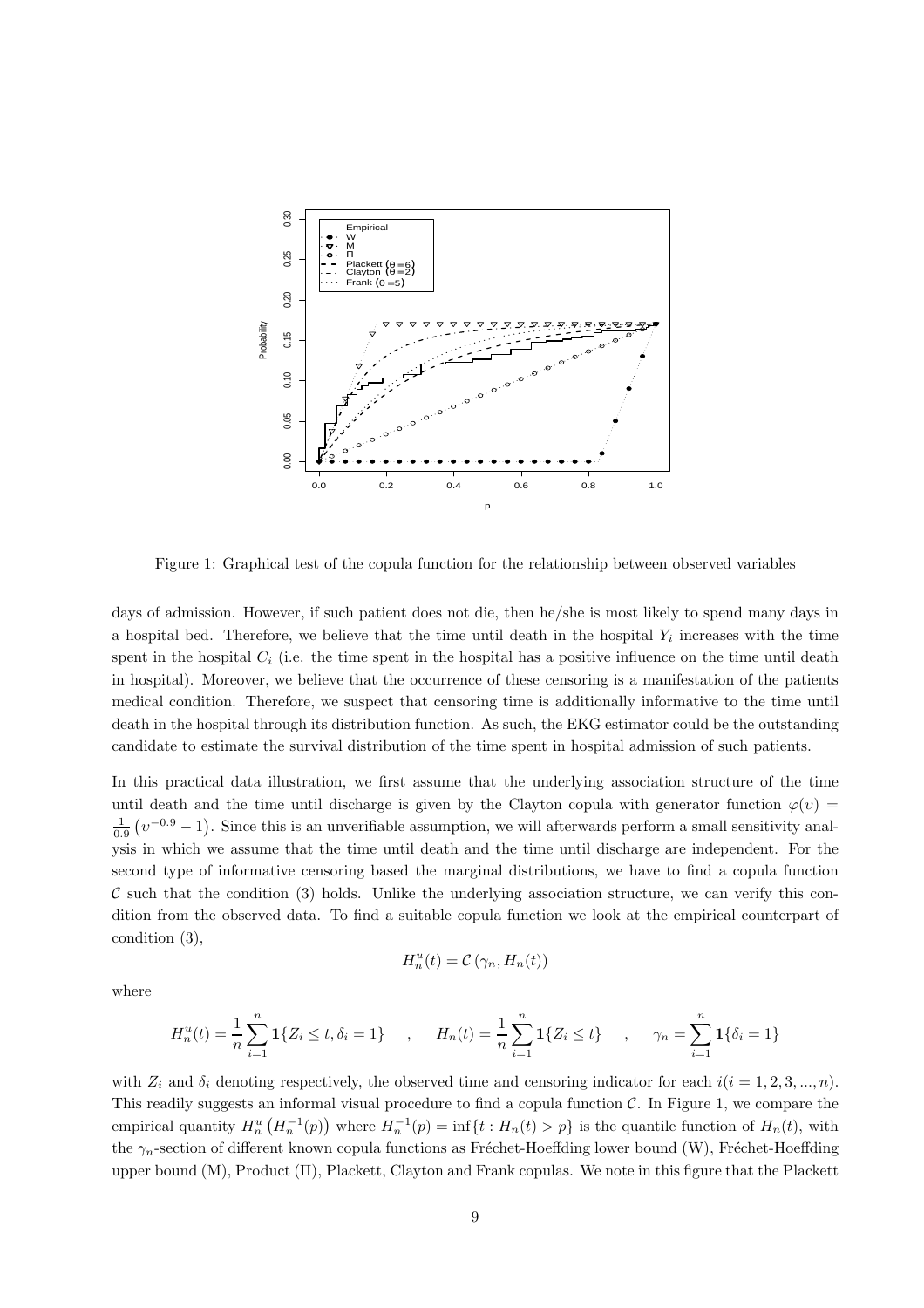

Figure 2: Survival distribution estimates for the acute miocardia infarction patients. In (a), a Clayton copula is assumed for the underlying association structure between death time and censoring time, while in (b) death time and censoring time are assumed independent.

copula with parameter  $\theta = 6$  gives the best approximation to the empirical quantity and as such it is the most plausible candidate for this data set.

In Figure 2(a), we present the EKG estimate of the distribution function for the time until death. We assume in the figure that the underlying association between the time until death and the time until discharge is given by a Clayton copula as mentioned above. For the second type of informative censoring, we assume a Plackett copula with  $\theta = 6$  based on the result in Figure 1. Furthermore we show in this figure also the Rivest and Wells (2001) copula graphic estimate (RW estimate), and Braekers and Veraverbeke (2008) estimate (BV estimate) of the survival distribution. This allows us to compare between the different models. Unlike for the BV estimate, we do not observe much difference between RW and EKG estimates, except for longer death times. This is expected since the RW estimate only uses the uncensored observations and these have mainly smaller values. Therefore, we know that the choice for the Plackett copula function in condition (3) is satisfied in this data set and is clearly different from the independence copula as in the BV estimate.

In Figure 2(b), we assume that the death time and censoring time are independent. Although we know that this assumption may be wrong for this data set, we show it as a form of sensitivity analysis. Under this assumption, the RW and BV estimates reduce to the Kaplan-Meier (KM) and the ACL estimates respectively. From the figure, we observe that the EKG and KM estimates are close to each other. Again, this suggest that the true underlying relationship between the observed time and censoring indicator is well approximated in this data set. Comparing both association structures in Figure 2, we observe that the probability of dying in the hospital is overestimated (bias) under the independence assumption. This last observation is a well known phenomenon in survival analysis. It has also been pointed out by Zheng and Klein (1995), and Rivest and Wells (2001), among others.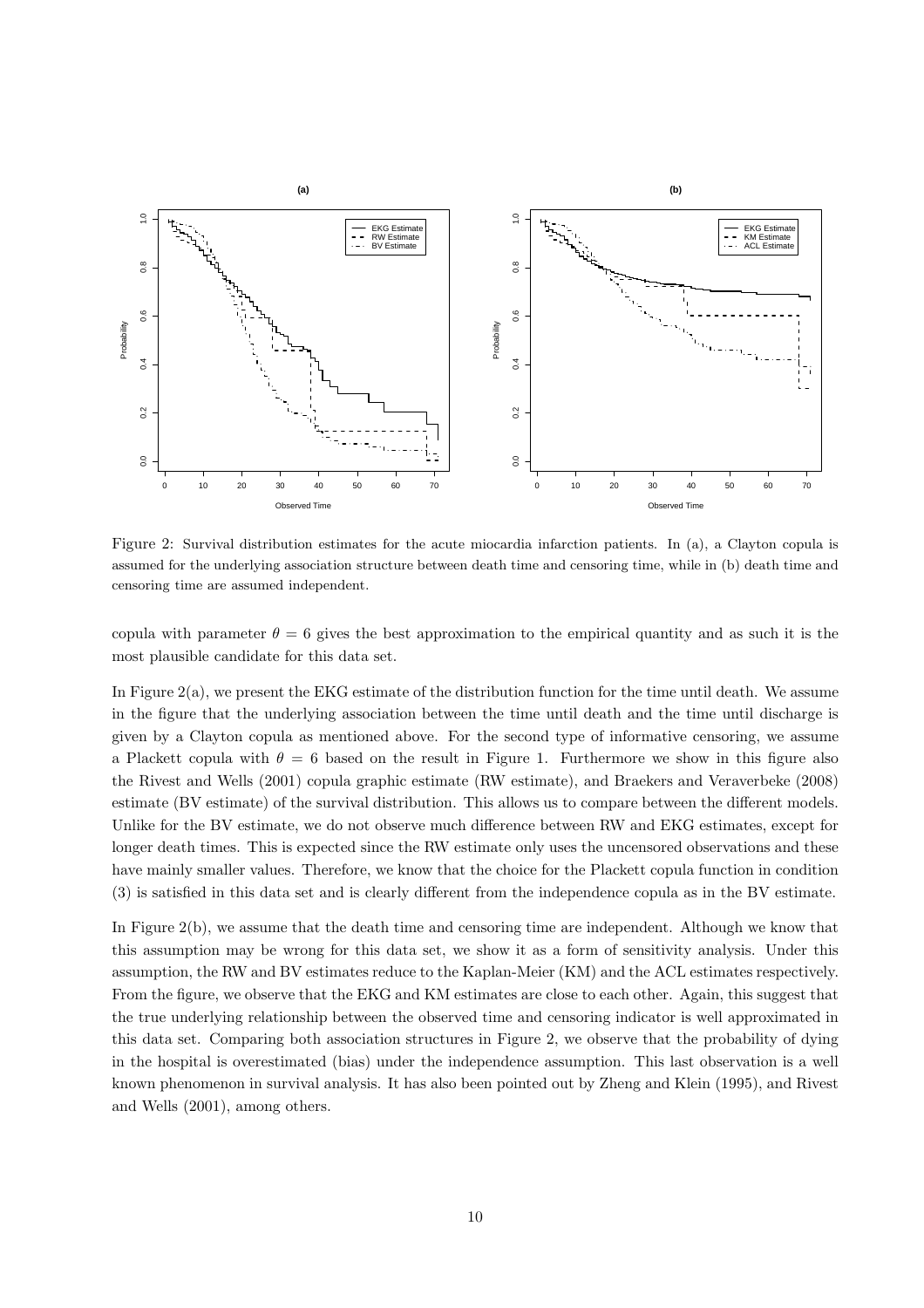### Acknowledgement

The authors gratefully acknowledge the financial support from the IAP research Network P6/03 of the Belgian Government (Belgian Science Policy). Furthermore the authors would like to thank the associate editor and two anonymous referees for their comments which improved the first version of this paper.

## References

Abdushukurov, A. A. (1987), Nonparametric estimation in the proportional hazards model of random censorship, *Akad. Nauk Uz Tashkent. VINITI*, No. 3448-V (in Russian).

Braekers, R., and Veraverbeke, N. (2005) A copula-graphic estimator for the conditional survival function under dependent censoring, *Canadian Journal of Statistics*, 33, 429-447.

Braekers, R., and Veraverbeke, N. (2008), A conditional Koziol-Green model under dependent censoring, *Statistics and Probability Letters*, 78, 927-937.

Cheng, P.E., and Lin, G.D. (1987), Maximum likelihood estimation of a survival function under the Koziol-Green proportional hazards model, *Statistics and Probability Letters*, 5, 75-80.

Csörgó, S. (1988), Testing for the proportional hazards model of random censorship, *Proceedings of the 4th Prague Symposium on Asymptotic Statistics, Prague*.

Genest, C., and Nešlehová, J. (2007), A primer on copulas for count data, *Austin Bulletin*, 37, 475-515.

Hosmer, W.D., and Lemeshow, S. (1999), *Applied Survival Analysis: Regression Modeling of Time to Event Data*, Wiley, New York.

Kaplan, E.L., and Meier, P. (1958), Non-parametric estimation from incomplete observations, *Journal of American Statistical Association*, 53, 457-481.

Klement, P.E., Kolesárová, A., Mesiar, R., and Sempi, C. (2007), Copulas constructed from horizontal sections, *Communications in Statistics-Theory and Methods*, 36, 2901-2911.

Koziol, J.A., and Green, S.B. (1976), A Cram´er-von Mises statistic for randomly censored data, *Biometrika*, 63, 465-474.

Nelsen, R.B. (2006), *An Introduction to Copulas*, Springer-Verlag, New York.

Tsiatis, A. (1975), A nonidentifiability aspect of the problem of competing risks, *Proceedings of the National Academy of Sciences of the United States of America*, 72, 20-22.

Rivest, L., and Wells, M.T. (2001), A martingale approach to the copula-graphic estimator for the survival function under dependent censoring, *Journal of Multivariate Analysis*, 79, 138-155.

Serfling, R.J. (1980), *Approximation Theorems of Mathematical Statistics*, Wiley, New York.

van der Vaart, A.W. (1998), *Asymptotic Statistics*, Cambridge University Press.

van der Vaart, A.W., and Welner, J.A. (2000), *Weak Convergence and Empirical Processes*, Springer, New. York.

Zheng, M., and Klein, J.P.(1995), Estimates of marginal survival for dependent competing risks based on an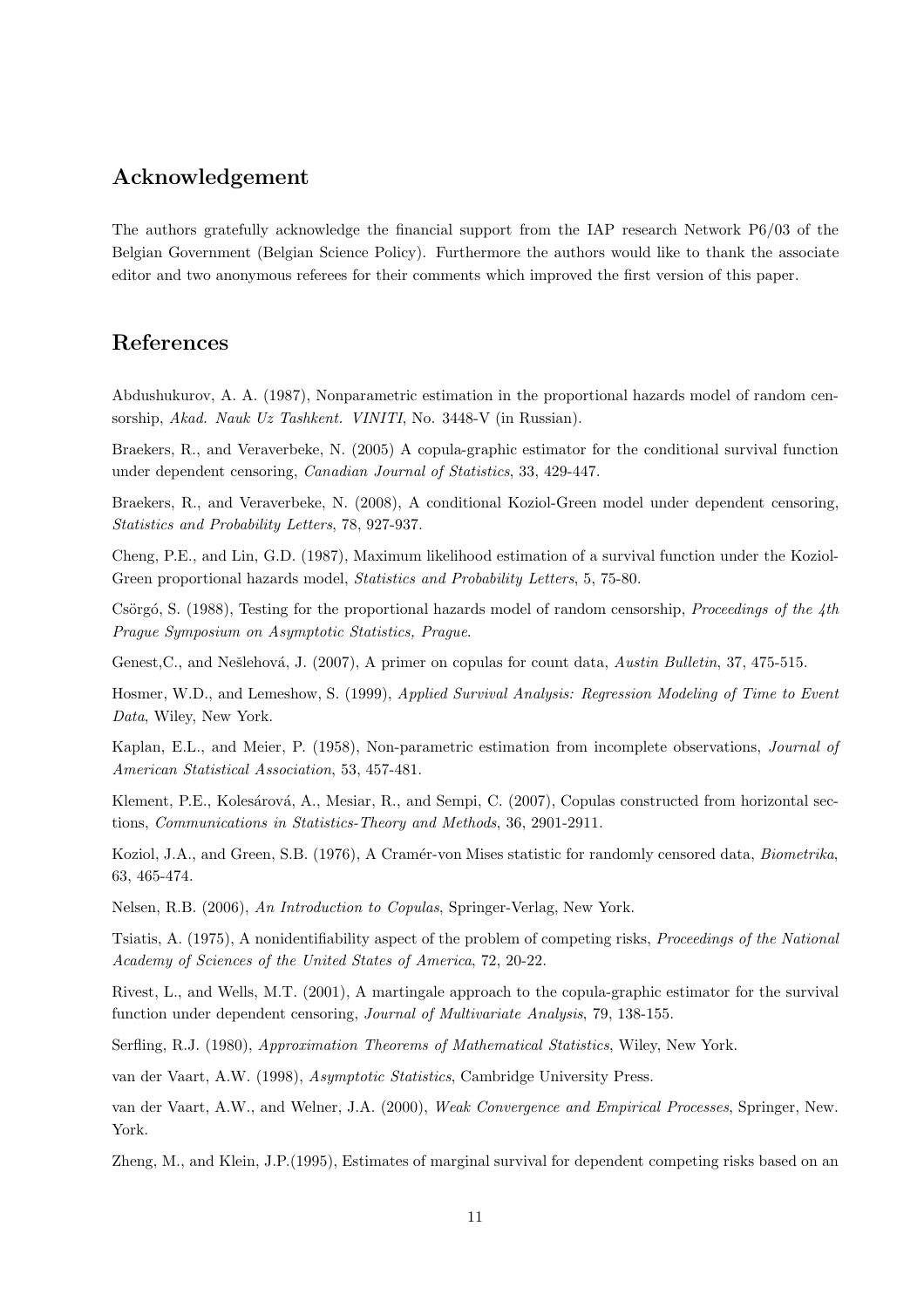assumed copula, *Biometrika*, 82, 127-138.

# Appendix

Here, we give the proof of the Theorems presented in Section 3. First, we give the following two lemmas which are vital in establishing the proofs.

**Lemma 1.** Suppose  $0 \le a < 1 - H(T)$ ,  $b \ge 0$  and  $a = \frac{b\varphi'(1)}{2\varphi'(1-H(T)-a)}$ . Then for all  $T < T_H$ ,

$$
\frac{b\varphi'(1)}{2\varphi'\left(\varphi^{[-1]}\left(\varphi(1-H(T))-\frac{b}{2}\varphi'(1)\right)\right)}\leq a\leq 1-H(T)-\varphi^{[-1]}\left(\varphi(1-H(T))-\frac{b}{2}\varphi'(1)\right)
$$

Proof. By the mean value theorem, we have

$$
\varphi(1 - H(T) - a) - \varphi(1 - H(T)) = -\varphi'(1 - H(T) - a^*)a \tag{10}
$$

where  $a^*$  is a point between zero and  $a$ .

Next, we note from the conditions of the lemma that

$$
-\frac{b}{2}\varphi'(1) = -\varphi'(1 - H(T) - a)a \ge -\varphi'(1 - H(T) - a^*)a \tag{11}
$$

Substituting (11) into (10), gives after some straight forward calculations that

$$
a \le 1 - H(T) - \varphi^{[-1]} \left( \varphi(1 - H(T)) - \frac{b}{2} \varphi'(1) \right)
$$
 (12)

 $\Box$ 

Using (12), we also get that

$$
a = \frac{b\varphi'(1)}{2\varphi'(1 - H(T) - a)} \ge \frac{b\varphi'(1)}{2\varphi'\left(\varphi^{[-1]}\left(\varphi(1 - H(T)) - \frac{b}{2}\varphi'(1)\right)\right)}
$$

which concludes the proof.

#### Proof of Theorem 1: We have that

$$
F_n(t) - F(t) = (1 - \bar{F}_n(t)) - (1 - \bar{F}(t)) = \bar{F}(t) - \bar{F}_n(t)
$$
  
= 
$$
-\left\{ \varphi^{-1} \left( -\int_0^{H_n(t)} \varphi'(1 - w) C_2(\gamma_n, w) dw \right) - \varphi^{-1} \left( -\int_0^{H(t)} \varphi'(1 - w) C_2(\gamma, w) dw \right) \right\}
$$

Using the mean value theorem, we get

$$
F_n(t) - F(t) = (\gamma_n - \gamma)A(\gamma^*, H^*(t)) + (H_n(t) - H(t))B(\gamma^*, H^*(t))
$$

where

$$
A(\gamma^*, H^*(t)) = \frac{\int_0^{H^*(t)} \varphi'(1-w) \mathcal{C}_{12}(\gamma^*, w) dw}{\varphi'(\varphi^{-1}\left(-\int_0^{H^*(t)} \varphi'(1-w) \mathcal{C}_2(\gamma^*, w) dw\right))}
$$

and

$$
B(\gamma^*, H^*(t)) = \frac{\varphi'(1 - H^*(t))C_2(\gamma^*, H^*(t))}{\varphi'\left(\varphi^{-1}\left(-\int_0^{H^*(t)} \varphi'(1-w)C_2(\gamma^*, w)dw\right)\right)}
$$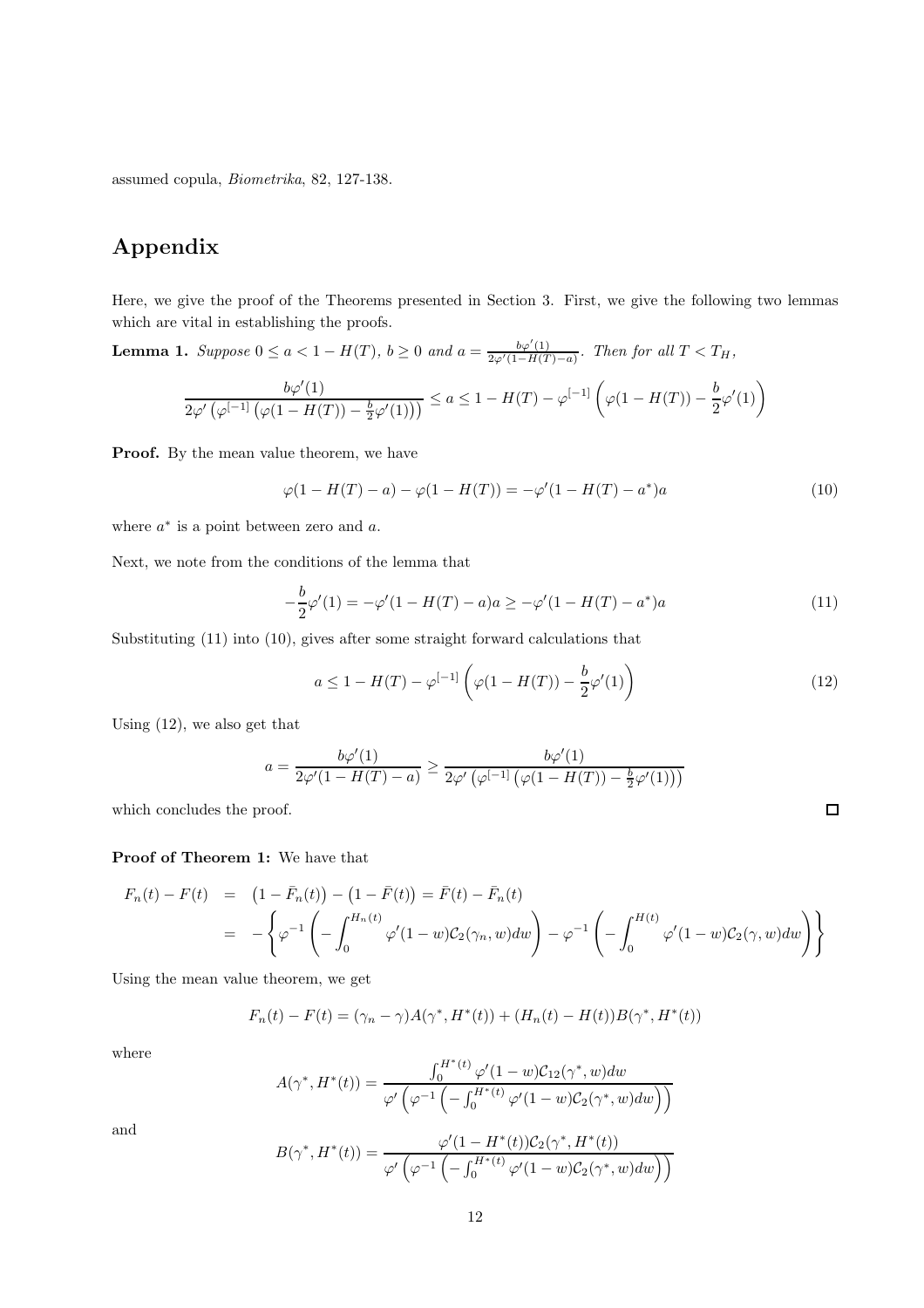with  $\gamma^*$  between  $\gamma_n$  and  $\gamma$ , and  $H^*(t)$  between  $H_n(t)$  and  $H(t)$ . Using integration by parts, and noting that  $\varphi'(1)\mathcal{C}_1(\gamma^*,0) = 0$ , we further obtain

$$
A(\gamma^*, H^*(t)) = \frac{\varphi'(1 - H^*(t))C_1(\gamma^*, H^*(t)) + \int_0^{H^*(t)} \varphi''(1 - w)C_1(\gamma^*, w)dw}{\varphi'\left(\varphi^{-1}\left(-\int_0^{H^*(t)} \varphi'(1 - w)C_2(\gamma^*, w)dw\right)\right)}
$$

Using Condition A1, this gives after some calculations that

$$
\sup_{0 \le t \le T} |A(\gamma^*, H^*(t))| \le \frac{3}{|\varphi'(1)|} \sup_{0 \le t \le T} |\varphi'(1 - H^*(t))| \tag{13}
$$

Similarly, we also find that

$$
\sup_{0 \le t \le T} |B(\gamma^*, H^*(t))| \le \frac{1}{|\varphi'(1)|} \sup_{0 \le t \le T} |\varphi'(1 - H^*(t))| \tag{14}
$$

Using (13) and (14), we find for all  $\varepsilon > 0$  and  $\eta > 0$  that

$$
P\left(\sup_{0\leq t\leq T}|F_n(t)-F(t)|>\varepsilon\right)\leq P\left(\frac{3}{|\varphi'(1)|}\sup_{0\leq t\leq T}|\varphi'(1-H^*(t))|\,|\gamma_n-\gamma|>\frac{\varepsilon}{2}\right)\\+P\left(\frac{1}{|\varphi'(1)|}\sup_{0\leq t\leq T}|\varphi'(1-H^*(t))|\sup_{0\leq t\leq T}|H_n(t)-H(t)|>\frac{\varepsilon}{2}\right)
$$

for which the right hand side of the inequality can be written as

$$
P\left(\frac{3}{|\varphi'(1)|}\sup_{0\leq t\leq T}|\varphi'(1-H^*(t))|\,|\gamma_n-\gamma|>\frac{\varepsilon}{2},\sup_{0\leq t\leq T}|H_n(t)-H(t)|\leq \eta\right) +P\left(\frac{3}{|\varphi'(1)|}\sup_{0\leq t\leq T}|\varphi'(1-H^*(t))|\,|\gamma_n-\gamma|>\frac{\varepsilon}{2},\sup_{0\leq t\leq T}|H_n(t)-H(t)|>\eta\right) +P\left(\frac{1}{|\varphi'(1)|}\sup_{0\leq t\leq T}|\varphi'(1-H^*(t))|\sup_{0\leq t\leq T}|H_n(t)-H(t)|>\frac{\varepsilon}{2},\sup_{0\leq t\leq T}|H_n(t)-H(t)|\leq \eta\right) +P\left(\frac{1}{|\varphi'(1)|}\sup_{0\leq t\leq T}|\varphi'(1-H^*(t))|\sup_{0\leq t\leq T}|H_n(t)-H(t)|>\frac{\varepsilon}{2},\sup_{0\leq t\leq T}|H_n(t)-H(t)|>\eta\right)
$$

With  $0 < \eta < 1 - H(T)$  such that  $\sup_{0 \le t \le T} |\varphi'(1 - H^*(t))| < |\varphi'(1 - H(T) - \eta)|$ , the preceding quantity is further bounded above by

$$
P\left(|\gamma_n - \gamma| > \frac{\varphi'(1)\varepsilon}{6\varphi'(1 - H(T) - \eta)}\right) + P\left(\sup_{0 \le t \le T} |H_n(t) - H(t)| > \frac{\varphi'(1)\varepsilon}{2\varphi'(1 - H(T) - \eta)}\right) + 2P\left(\sup_{0 \le t \le T} |H_n(t) - H(t)| > \eta\right)
$$

Choosing  $\eta = \frac{\varphi'(1)\varepsilon}{2\varphi'(1-H(T)-\eta)}$ , we easily find that

$$
P\left(\sup_{0\leq t\leq T}|F_n(t)-F(t)|>\varepsilon\right)\leq P\left(|\gamma_n-\gamma|>\frac{\eta}{3}\right)+3P\left(\sup_{0\leq t\leq T}|H_n(t)-H(t)|>\eta\right)
$$

Using Bernstein's inequality on the first term at the right hand side of the preceding inequality followed by an application of Dvoretzky, Kiefer and Wolfowitz theorem on the second term of the same inequality, yields

$$
P\left(\sup_{0\leq t\leq T}|F_n(t)-F(t)|>\varepsilon\right)\leq 2\exp\left(-\frac{n\eta^2}{6(3\gamma+\eta)}\right)+D\exp\left(-2n\eta^2\right)
$$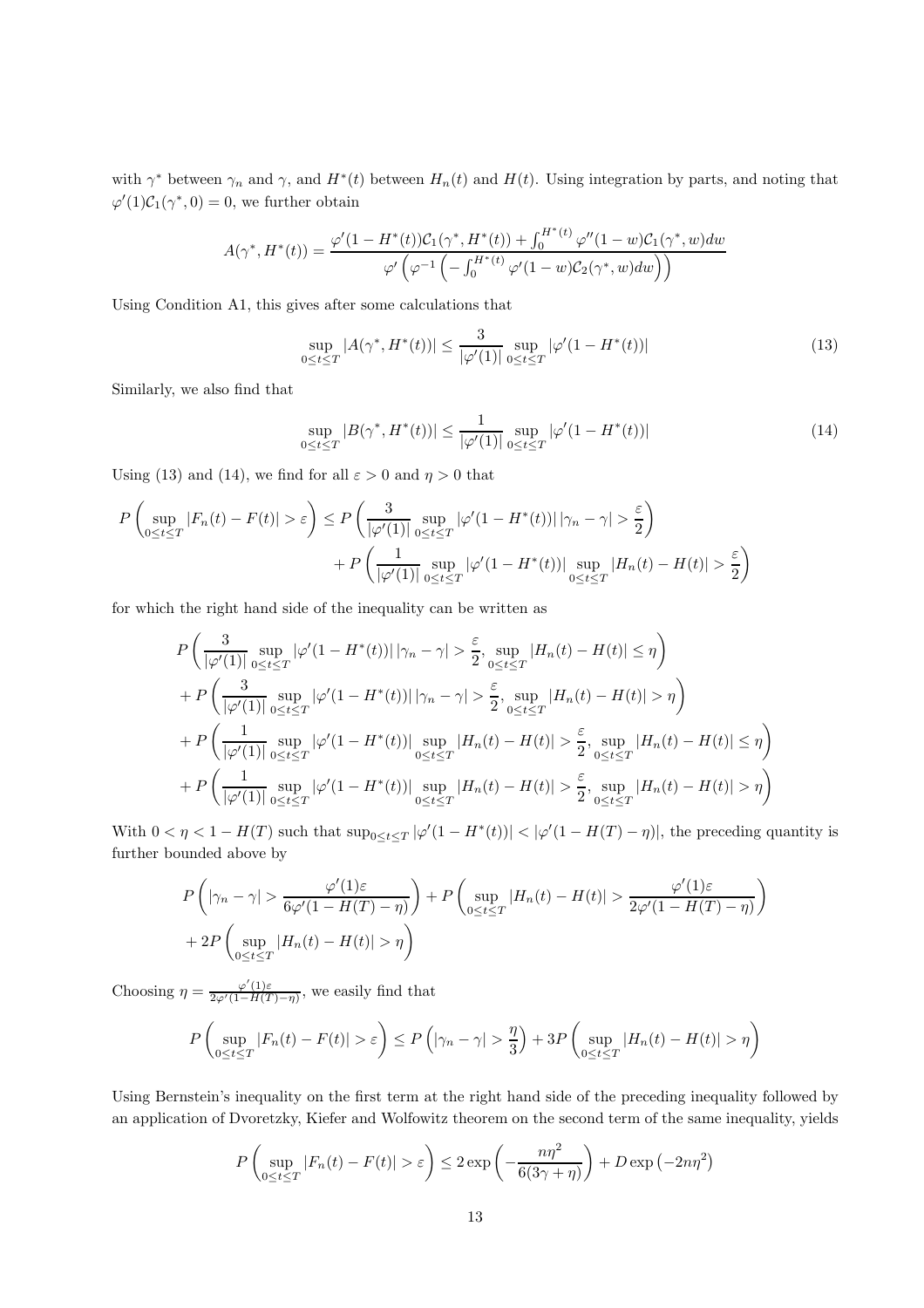where  $D$  is a finite positive constant. Using the Lemma 1, we see that this is further bounded above by

$$
2 \exp\left(-\frac{n\alpha^2}{6(3\gamma+\beta)}\right) + D \exp\left(-2n\alpha^2\right)
$$

with  $\alpha = \frac{\varphi'(1)\varepsilon}{\varphi'(1)(\alpha - \mu)}$  $\frac{\varphi'(1)\varepsilon}{2\varphi'\left(\varphi^{[-1]}\left(\varphi(1-H(T))-\frac{\varphi'(1)\varepsilon}{2}\right)\right)}$  and  $\beta=1-H(T)-\varphi^{[-1]}\left(\varphi(1-H(T))-\frac{\varphi'(1)\varepsilon}{2}\right)$  $\binom{1)\varepsilon}{2}$ 

If we take  $\varepsilon_n = \varepsilon = Kn^{-1/2} (\log n)^{1/2}$  for some positive constant K, then we note that  $\varepsilon_n$  is small for large n. Thus, by the Borel-Cantelli lemma we find the strong consistency of  $F_n$ .  $\Box$ 

**Proof of Theorem 2:** To establish the asymptotic representation of  $F_n(t)$ , we start with a second order Taylor expansion to get

$$
F_n(t) - F(t) = \frac{1}{\varphi'(\bar{F}(t))} \left\{ \int_0^{H_n(t)} \varphi'(1-w) \mathcal{C}_2(\gamma_n, w) \, dw - \int_0^{H(t)} \varphi'(1-w) \mathcal{C}_2(\gamma, w) \, dw \right\} + r_{n1}(t) \tag{15}
$$

where

$$
r_{n1}(t) = \frac{\varphi''(\varphi^{-1}(\eta(t)))}{2\left[\varphi'(\varphi^{-1}(\eta(t)))\right]^3} \left\{ \int_0^{H_n(t)} \varphi'(1-w) \mathcal{C}_2(\gamma_n, w) \, dw - \int_0^{H(t)} \varphi'(1-w) \mathcal{C}_2(\gamma, w) \, dw \right\}^2
$$

with  $\eta(t)$  between  $-\int_0^{H_n(t)} \varphi'(1-w) \mathcal{C}_2(\gamma_n, w) dw$  and  $-\int_0^{H(t)} \varphi'(1-w) \mathcal{C}_2(\gamma, w) dw$ . We denote by

$$
I(t) = \int_0^{H_n(t)} \varphi'(1-w) \mathcal{C}_2(\gamma_n, w) \, dw - \int_0^{H(t)} \varphi'(1-w) \mathcal{C}_2(\gamma, w) \, dw.
$$

and find that

$$
\sup_{0 \le t \le T} |r_{n1}(t)| \le \frac{1}{|\varphi'(1)|^3} \sup_{0 \le t \le T} \varphi''(\varphi^{-1}(\eta(t))) \sup_{0 \le t \le T} |I(t)|^2
$$

Using Condition A1, we note that  $-\int_0^{H_n(t)} \varphi'(1-w) \mathcal{C}_2(\gamma_n, w) dw$  and  $-\int_0^{H(t)} \varphi'(1-w) \mathcal{C}_2(\gamma, w) dw$  are respectively bounded above by  $\varphi(1 - H_n(T))$  and  $\varphi(1 - H(T))$ . On noting that  $\varphi''(\cdot)$  is a decreasing function, we further get

$$
\sup_{0 \le t \le T} |r_{n1}(t)| \le \frac{1}{|\varphi'(1)|^3} \sup_{0 \le t \le T} \varphi''(\varphi^{-1}(\eta(t))) \sup_{0 \le t \le T} |I(t)|^2 \le \frac{1}{|\varphi'(1)|^3} \varphi''(1 - H_M(T)) \sup_{0 \le t \le T} |I(t)|^2
$$

where  $H_M(T) = \max(H_n(T), H(T))$ . Furthermore, we use the mean value theorem to get

$$
I(t) = [\gamma_n - \gamma] \int_0^{H^*(t)} \varphi'(1 - w) C_{12}(\gamma^*, w) dw + [H_n(t) - H(t)] \varphi'(1 - H^*(t)) C_2(\gamma^*, H^*(t))
$$

with  $\gamma^*$  between  $\gamma_n$  and  $\gamma$ ; and  $H_n^*(t)$  between  $H_n(t)$  and  $H(t)$ . This gives

$$
\sup_{0 \le t \le T} |I(t)| \le |\gamma_n - \gamma| \sup_{0 \le t \le T} \left| \int_0^{H^*(t)} \varphi'(1-w) \mathcal{C}_{12}(\gamma^*, w) dw \right|
$$
  
+ 
$$
\sup_{0 \le t \le T} |H_n(t) - H(t)| \sup_{0 \le t \le T} |\varphi'(1 - H^*(t)) \mathcal{C}_2(\gamma^*, H^*(t))|
$$

Using integration by parts and recalling that  $C_1(\gamma^*,0) = 0$  for all  $\gamma^* \in (0,1]$ , we obtain

$$
\sup_{0 \le t \le T} \left| \int_0^{H^*(t)} \varphi'(1-w) C_{12}(\gamma^*, w) dw \right| = \sup_{0 \le t \le T} |\varphi'(1 - H^*(t))C_1(\gamma^*, H^*(t))| + \sup_{0 \le t \le T} \left| \int_0^{H^*(t)} \varphi''(1 - w) C_1(\gamma^*, w) dw \right|
$$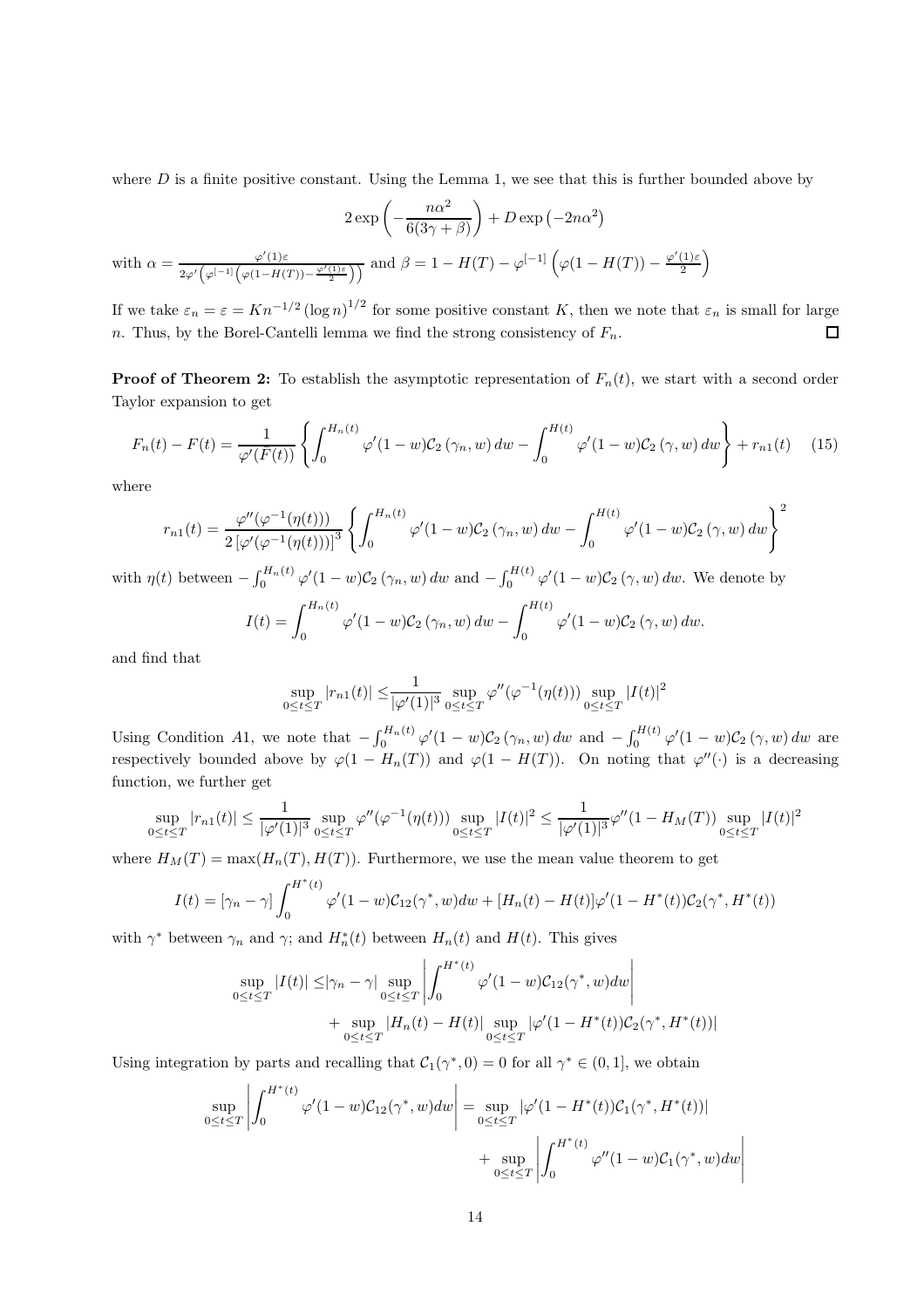By similar deductions as in the proof of Theorem 1, we obtain

$$
\sup_{0\leq t\leq T}\left|\int_{0}^{H^*(t)}\varphi'(1-w)\mathcal{C}_{12}(\gamma^*,w)dw\right|\leq 3|\varphi'(1-H_M(T))|
$$

Using the preceding inequality, we get after some calculations that

$$
\sup_{0 \le t \le T} |I(t)| \le 3|\varphi'(1 - H_M(T))||\gamma_n - \gamma| + |\varphi'(1 - H_M(T))| \sup_{0 \le t \le T} |H_n(t) - H(t)|
$$

As a consequence of the Law of Iterated Logarithm, we also have that

$$
|\gamma_n - \gamma| = O\left(n^{-1/2} \left(\log n\right)^{1/2}\right) \quad \text{a.s.} \quad \text{and} \quad \sup_{0 \le t \le T} |H_n(t) - H(t)| = O\left(n^{-1/2} \left(\log n\right)^{1/2}\right) \quad \text{a.s.} \tag{16}
$$

Since  $H(T) < 1$  and  $H_n(T) \to H(T)$  a.s. (see Strong Law of large numbers), we may suppose that  $T < T_{H_n}$ . Hence, we obtain that

$$
\sup_{0 \le t \le T} |I(t)| = O\left(n^{-1/2} (\log n)^{1/2}\right) \quad a.s.
$$

and

$$
\sup_{0 \le t \le T} |r_{n1}(t)| = O\left(n^{-1} \log n\right) \quad \text{a.s.}
$$

We can further decompose the main term in  $(15)$  by using a second order Taylor expansion to get

$$
\int_{0}^{H_{n}(t)} \varphi'(1-w)\mathcal{C}_{2}(\gamma_{n},w) \, dw - \int_{0}^{H(t)} \varphi'(1-w)\mathcal{C}_{2}(\gamma,w) \, dw
$$
\n
$$
= [\gamma_{n} - \gamma] \int_{0}^{H(t)} \varphi'(1-w)\mathcal{C}_{12}(\gamma,w) \, dw + [H_{n}(t) - H(t)] \varphi'(1-H(t))\mathcal{C}_{2}(\gamma,H(t)) \qquad (17)
$$
\n
$$
+ r_{n2}(t) + r_{n3}(t) + r_{n4}(t)
$$

where

$$
r_{n2}(t) = \frac{1}{2} \left[ \gamma_n - \gamma \right]^2 \int_0^{H^*(t)} \varphi'(1 - w) \mathcal{C}_{112} \left( \gamma^*, w \right) dw
$$
  
\n
$$
r_{n3}(t) = \frac{1}{2} \left[ H_n(t) - H(t) \right]^2 \{ \varphi'(1 - H^*(t)) \mathcal{C}_{22} \left( \gamma^*, H^*(t) \right) - \varphi''(1 - H^*(t)) \mathcal{C}_2 \left( \gamma^*, H^*(t) \right) \}
$$
  
\n
$$
r_{n4}(t) = \left[ \gamma_n - \gamma \right] \left[ H_n(t) - H(t) \right] \varphi'(1 - H^*(t)) \mathcal{C}_{12} \left( \gamma^*, H^*(t) \right)
$$

with  $C_{112}(u, v) = \frac{\partial^3 C(u, v)}{\partial u^2 \partial v}$  and  $\gamma^*$  between  $\gamma_n$  and  $\gamma$ ; and  $H^*(t)$  between  $H_n(t)$  and  $H(t)$ . We now determine the rate of convergence of  $r_{n_2}(t)$ ,  $r_{n_3}(t)$  and  $r_{n_4}(t)$ . Integrating by parts, we have

$$
r_{n2}(t) = \frac{1}{2} [\gamma_n - \gamma]^2 \left\{ \varphi'(1 - H^*(t)) \mathcal{C}_{11}(\gamma^*, H_n^*(t)) - \varphi'(1) \mathcal{C}_{11}(\gamma^*, 0) + \int_0^{H^*(t)} \varphi''(1 - w) \mathcal{C}_{11}(\gamma^*, w) dw \right\}
$$

Working as before, we get

$$
\sup_{0 \le t \le T} |r_{n2}(t)| \le 4|\varphi'(1 - H_M(T))| \sup_{0 \le u, v \le 1} |\mathcal{C}_{11}(u, v)| \, [\gamma_n - \gamma]^2.
$$

For  $r_{n3}(t)$ , we have

$$
\sup_{0 \le t \le T} |r_{n3}(t)| \le \left\{ \varphi'(1 - H_M(T)) \sup_{0 \le u,v \le 1} |\mathcal{C}_{22}(u,v)| + \varphi''(1 - H_M(T)) \right\} \sup_{0 \le t \le T} |H_n(t) - H(t)|^2
$$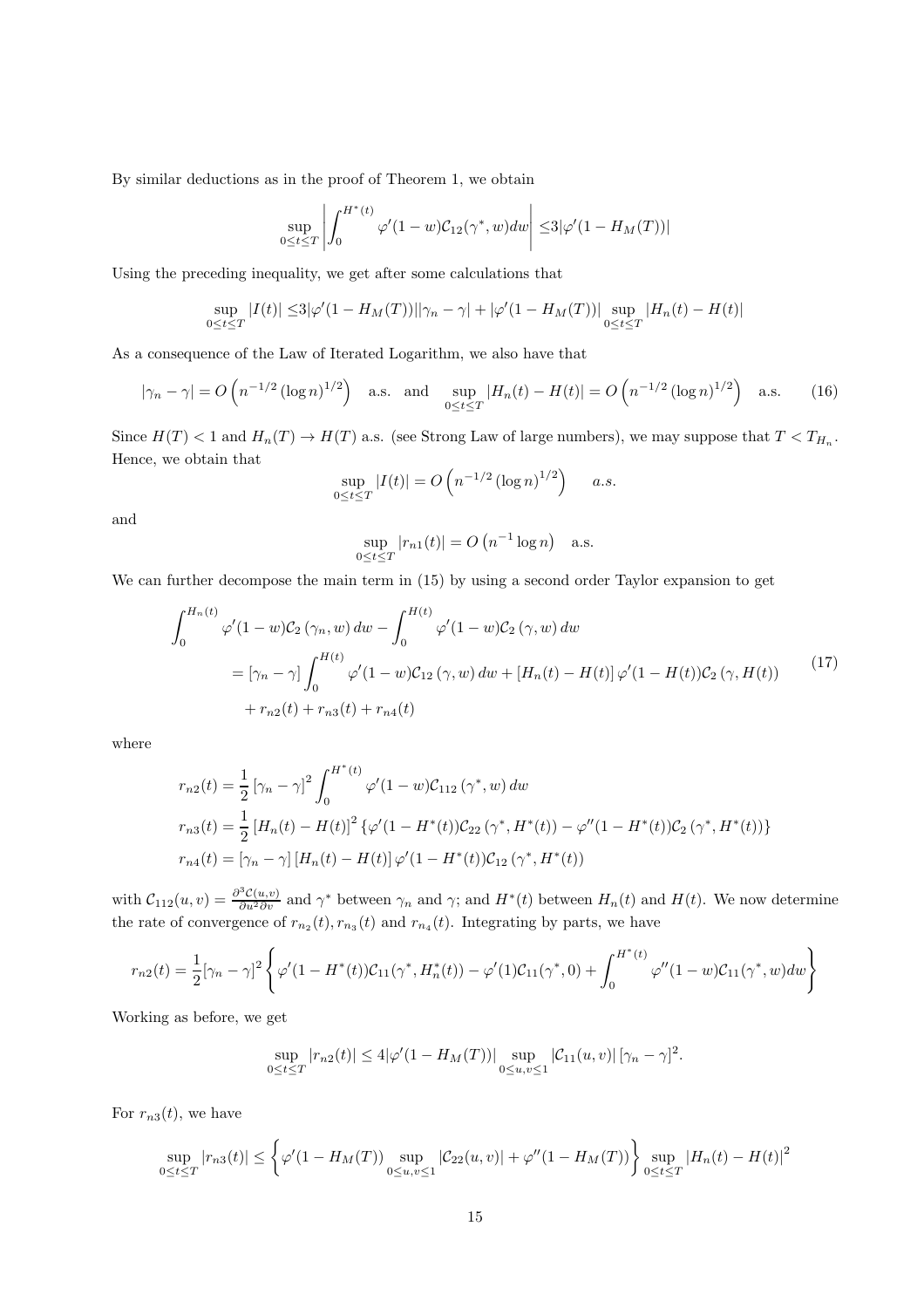Since  $H(T) < 1$  and  $H_n(T) \to H(T)$  a.s. (see Strong Law of large numbers), we suppose as before that  $T < T_{H_n}$ . Consequently, we obtain

$$
\sup_{0 \le t \le T} |r_{n2}(t)| = O\left(n^{-1} \log n\right) \quad \text{ a.s.} \quad \text{and} \quad \sup_{0 \le t \le T} |r_{n3}(t)| = O\left(n^{-1} \log n\right) \quad \text{ a.s.}
$$

Similarly, we also get that

$$
\sup_{0 \le t \le T} |r_{n4}(t)| = O\left(n^{-1} \log n\right) \quad \text{a.s.}
$$

Let  $r_n(t) = r_{n1}(t) + \frac{1}{\varphi'(F(t))}(r_{n2}(t) + r_{n3}(t) + r_{n4}(t)).$  It is straight forwards to see that

$$
\sup_{0 \le t \le T} |r_n(t)| = O\left(n^{-1} \log n\right) \text{ a.s.}
$$

since  $\varphi'(\bar{F}(t)) \le \varphi'(1) < 0$  for all  $t \in [0, T]$ . Using this together with (17) and (15), concludes the proof.

**Proof of Theorem 3:** To show the weak convergence of the process  $\sqrt{n}(F_n(\cdot) - F(\cdot))$ , we note that by Theorem 2 we only have to prove the weak convergence of the main term in the asymptotic representation which is given by

$$
W_n(t) = n^{-1/2} \sum_{i=1}^n k(t; Z_i, \delta_i).
$$

with  $k(t; Z_i, \delta_i)$  i.i.d. and defined by (8). After some calculations we get that, for all  $t \in [0, T]$ ,

$$
E\left[k\left(t;Z,\delta\right)\right]=0
$$

and, for all  $0 \leq s, t \leq T$ ,

$$
\Gamma(s,t) = \text{Cov}[k(s; Z, \delta), k(t; Z, \delta)] = E[k(s; Z, \delta), k(t; Z, \delta)]
$$
  
\n
$$
= \frac{1}{\varphi'(\bar{F}(s))\varphi'(\bar{F}(t))} \times
$$
  
\n
$$
\left\{ \int_0^{H(s)} \varphi'(1-w)C_{12}(\gamma, w) dw \int_0^{H(t)} \varphi'(1-w)C_{12}(\gamma, w) dw E [(1{\delta} = 1) - {\gamma})^2 \right\}
$$
  
\n
$$
+ \varphi'(\bar{H}(s))C_2(\gamma, H(s)) \int_0^{H(t)} \varphi'(1-w)C_{12}(\gamma, w) dw E [(1{\delta} = 1) - {\gamma}) (1{Z \le s} - H(s))]
$$
  
\n
$$
+ \varphi'(\bar{H}(t))C_2(\gamma, H(t)) \int_0^{H(s)} \varphi'(1-w)C_{12}(\gamma, w) dw E [(1{\delta} = 1) - {\gamma}) (1{Z \le t} - H(t))]
$$
  
\n
$$
+ \varphi'(\bar{H}(s))\varphi'(\bar{H}(t))C_2(\gamma, H(s)) C_2(\gamma, H(t)) E [(1{Z \le s} - H(s)) (1{Z \le t} - H(t))]
$$
  
\n
$$
= \frac{1}{\varphi'(\bar{F}(s))\varphi'(\bar{F}(t))} \times
$$
  
\n
$$
\left\{ \gamma (1 - {\gamma}) \int_0^{H(s)} \varphi'(1-w)C_{12}(\gamma, w) dw \int_0^{H(t)} \varphi'(1-w)C_{12}(\gamma, w) dw
$$
  
\n
$$
+ (H^u(s) - {\gamma}H(s)) \varphi'(\bar{H}(s))C_2(\gamma, H(s)) \int_0^{H(t)} \varphi'(1-w)C_{12}(\gamma, w) dw
$$
  
\n
$$
+ (H^u(t) - {\gamma}H(t)) \varphi'(\bar{H}(t))C_2(\gamma, H(t)) \int_0^{H(s)} \varphi'(1-w)C_{12}(\gamma, w) dw
$$

 $+\left(H(s\wedge t)-H(s)H(t)\right)\varphi'(\bar{H}(s))\varphi'(\bar{H}(t))\mathcal{C}_2\left(\gamma,H(s)\right)\mathcal{C}_2\left(\gamma,H(t)\right)\bigg\}$